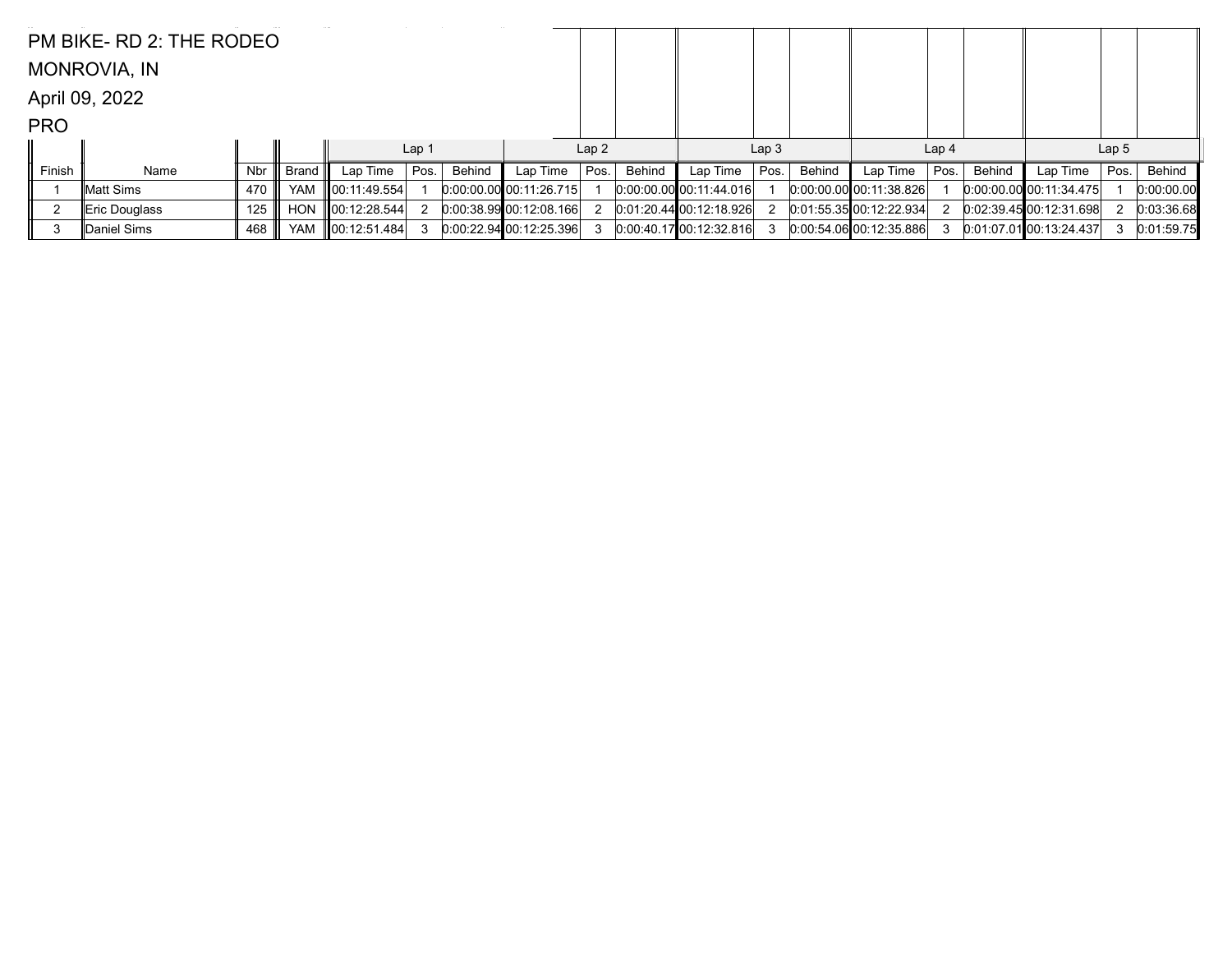|              | Lap6 |        |                           | Lap <sub>7</sub> |        |                                 | Lap <sub>8</sub> |        |                         | Lap <sub>9</sub> |        |                         | Lap <sub>10</sub> |            |
|--------------|------|--------|---------------------------|------------------|--------|---------------------------------|------------------|--------|-------------------------|------------------|--------|-------------------------|-------------------|------------|
|              |      |        |                           |                  |        |                                 |                  |        |                         |                  |        |                         |                   |            |
| Lap Time     | Pos. | Behind | Lap Time                  | Pos.             | Behind | Lap Time                        | Pos.             | Behind | Lap Time                | Pos.             | Behind | Lap Time                | Pos.              | Behind     |
| 00:11:41.796 |      |        | $0:00:00.00$ 00:11:35.275 |                  |        | $0.00.00.00$ 00:11:32.816       |                  |        | 0.00:00.00 00:11:37.506 |                  |        | 0.00:00.00 00:11:37.095 |                   | 0:00:00.00 |
| 00:12:38.646 | 2    |        | $0:04:33:53$ 00:12:09.816 | 2                |        | $[0:05:08.07]$ $[00:12:10.407]$ | -2               |        | 0.05.45.66000.12.25.637 | -2               |        | 0.06.33.79 00.12.40.674 | 2                 | 0:07:37.37 |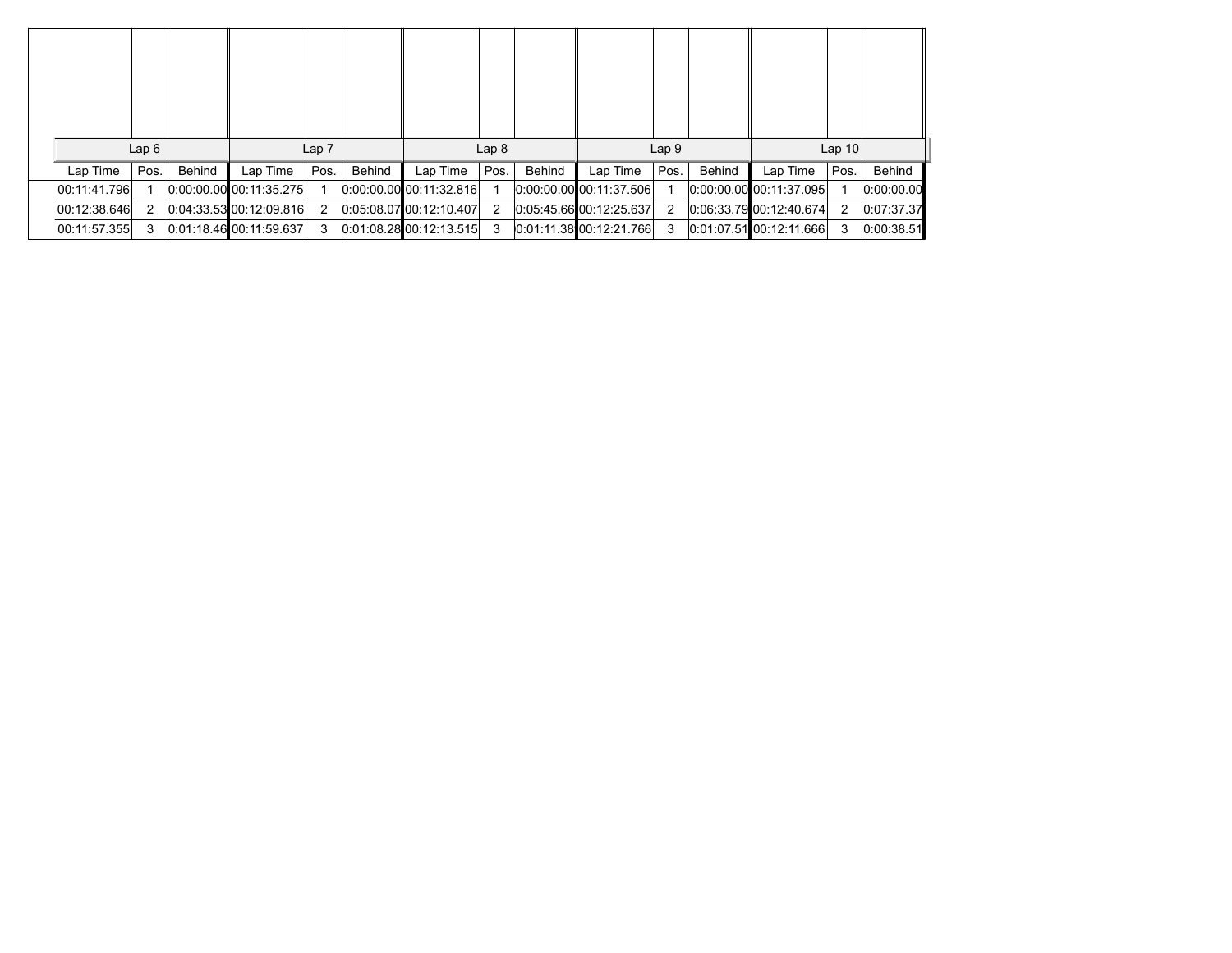|                | PM BIKE-RD 2: THE RODEO |     |            |                    |       |        |                             |      |        |                             |                  |        |                             |                  |        |                             |                  |            |
|----------------|-------------------------|-----|------------|--------------------|-------|--------|-----------------------------|------|--------|-----------------------------|------------------|--------|-----------------------------|------------------|--------|-----------------------------|------------------|------------|
|                | MONROVIA, IN            |     |            |                    |       |        |                             |      |        |                             |                  |        |                             |                  |        |                             |                  |            |
|                | April 09, 2022          |     |            |                    |       |        |                             |      |        |                             |                  |        |                             |                  |        |                             |                  |            |
| <b>OPENA</b>   |                         |     |            |                    |       |        |                             |      |        |                             |                  |        |                             |                  |        |                             |                  |            |
|                |                         |     |            |                    | Lap 1 |        |                             | Lap2 |        |                             | Lap <sub>3</sub> |        |                             | Lap <sub>4</sub> |        |                             | Lap <sub>5</sub> |            |
| Finish         | Name                    | Nbr | Brand      | Lap Time           | Pos.  | Behind | Lap Time                    | Pos. | Behind | Lap Time                    | Pos.             | Behind | Lap Time                    | Pos.             | Behind | Lap Time                    | Pos.             | Behind     |
|                | Mario Tonchev           | 177 | <b>KTM</b> | ∥00:13:03.874      | 3     |        | $[0:00:10.08]$ 00:12:40.837 |      |        | 0.00:14.6600:12.36.996      |                  |        | $0.00:43.46$ 00:12:37.436   | 2                |        | 0.01.01.83 00.12.31.396     |                  | 0:00:41.15 |
| $\overline{2}$ | ∥Clay Sullivan          | 465 | <b>KAW</b> | ∥00:12:53.794      | 2     |        | 0.00:01.69 00:12:20.996     |      |        | $0:00:00.00$ 00:12:23.456   |                  |        | $0.00.00.00$ 00:12:19.066   |                  |        | 0.00.00.00000:12.52.076     |                  | 0:00:00.00 |
| 3              | Tanner Cowart           | 157 | <b>YAM</b> | ∥00:13:18.564 $ $  | 6     |        | $[0.00:02.87]$ 00:12:36.957 |      |        | $[0.00:10.81]$ 00:12:44.016 |                  |        | 0.00:17.8300:12:32.476      |                  |        | 0.00:12.8700:13.00.566      |                  | 0:00:42.04 |
| 4              | Kyle Prysmont           | 135 | <b>KTM</b> | 00:12:52.104       |       |        | 0.00.00.00 00.12.37.946     |      |        | 0.00:15.26 00:13:18.997     |                  |        | $0.00.09.51$ $00.13.04.416$ |                  |        | 0.00:41.4500:12:47.666      |                  | 0:00:28.55 |
| 5              | Noah Mullins            | 27  | <b>HON</b> | ∥00:13:15.694      | 5     |        | 0.00.00.87100.13.43.907     |      |        | $0.01:04.05$ 00:13:05.447   |                  |        | $0.01:10.01$ 00:13:00.296   | 6.               |        | 0.01:00.42100:13:28.216     | 5                | 0:01:52.43 |
| 6              | Rick Burton             | 484 | <b>KTM</b> | 00:13:14.815       | 4     |        | $[0.00:10.94]$ 00:12:40.735 |      |        | $0:00:00.02$ 00:12:59.487   |                  |        | 0.00.05.99 00.13.09.886     | 5.               |        | $[0:00:11.46]$ 00:17:33.702 |                  | 0:03:05.06 |
|                | ∥Dayton Webb            | 651 | <b>YAM</b> | III00:16:22.996I   |       |        | $[0.03.04.43]$ 00:14:15.617 |      |        | $[0.03:39.01]$ 00:14:18.467 |                  |        | $0.04:52.03$ 00:16:14.318   |                  |        | 0.08:06.0500:17:53.338      |                  | 0:09:26.11 |
| 8              | Ashton Blanton          | 231 | <b>YAM</b> | $\ 00:18:53.937\ $ | 8     |        | $0.02:30.94$ 00:18:19.449   |      |        | 0.06.34.7700.19.03.509      | 8                |        | $0.11:19.81$ $00:18:41.970$ | 8                |        | 0.13:47.4600:20:52.979      | 8                | 0:16:47.10 |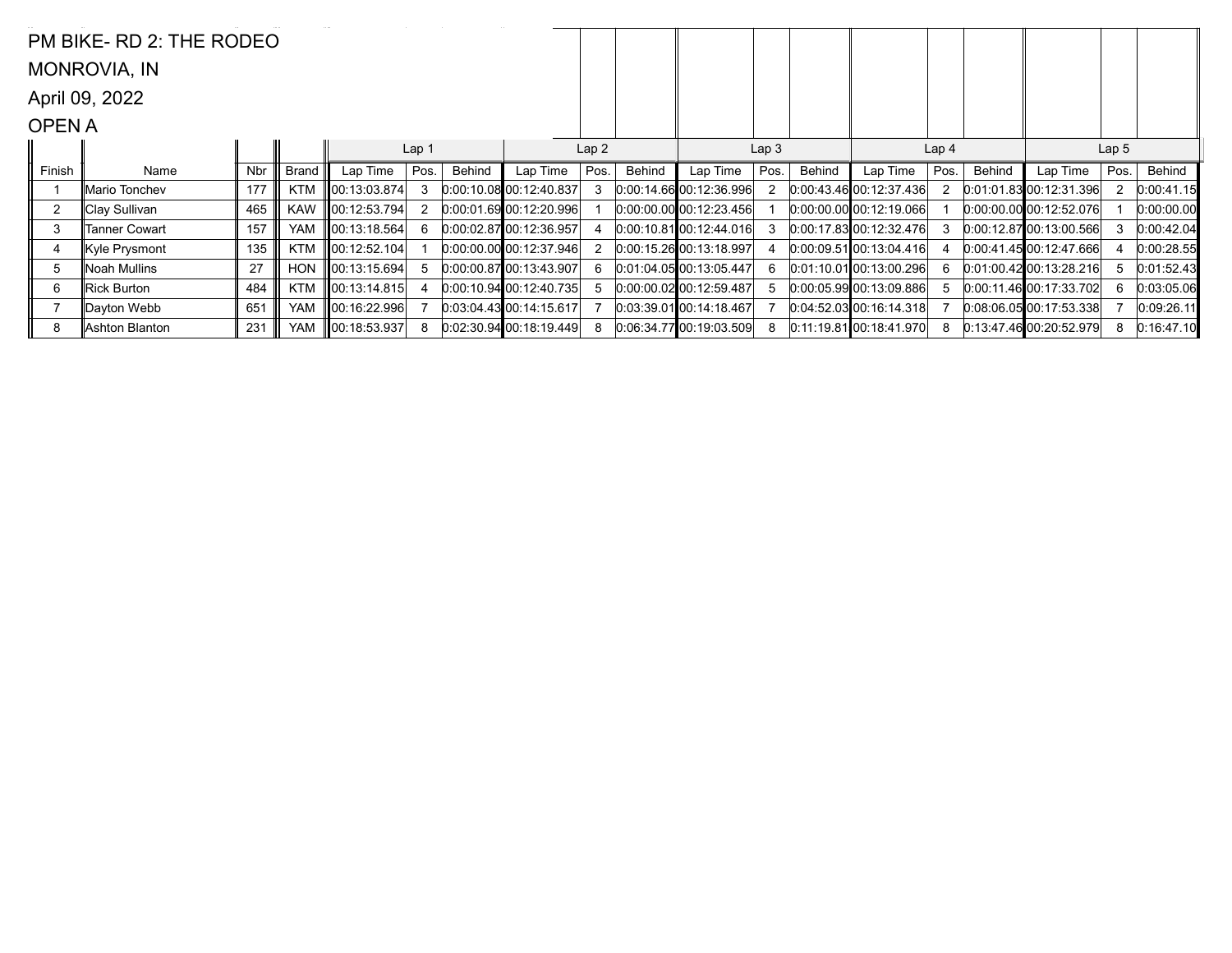|              | Lap6 |            |                                 | Lap <sub>7</sub> |        |                                 | Lap <sub>8</sub> |            |                                | Lap <sub>9</sub> |            |                             | Lap <sub>10</sub> |               |
|--------------|------|------------|---------------------------------|------------------|--------|---------------------------------|------------------|------------|--------------------------------|------------------|------------|-----------------------------|-------------------|---------------|
| Lap Time     | Pos. | Behind     | Lap Time                        | Pos.             | Behind | Lap Time                        | Pos.             | Behind     | Lap Time                       | Pos.             | Behind     | Lap Time                    | Pos.              | <b>Behind</b> |
| 00:12:32.116 | 2    |            | $0:00:31.48$ 00:12:25.026       | 2                |        | $[0:00:29.43]$ 00:12:12.486     | 2                |            | $[0:00:15.31]$ 00:12:29.916    | 2                |            | 0.00, 16.40, 00, 12.01, 916 |                   | 0:00:00.00    |
| 00:12:41.786 |      |            | $[0:00:00.00]$ $[00:12:27.077]$ |                  |        | $[0:00:00.00]$ $[00:12:26.606]$ |                  |            | $[0:00:00.00]$ $[0:12:28.826]$ |                  |            | 0:00:00.00 00:12:19.476     | 2                 | 0:00:01.16    |
| 00:12:56.727 | 3    |            | 0.01:06.6500:12:40.015          | 3                |        | 0:01:21.64 00:13:22.227         | 4                |            | $[0.00:09.78]$ 00:12:44.836    | 3                | 0:02:46.30 |                             |                   |               |
| 00:12:40.637 | 4    |            | $0.00:12.46$ 00:13:00.816       | 4                |        | $0:00:33.26$ 00:12:39.186       | 3                |            | $[0.02:21.60]$ 00:13:12.956    | 4                | 0:00:18.34 |                             |                   |               |
| 00:13:00.927 | 5.   |            | $0:02:12.72$ 00:13:04.856       | 5                |        | $0:02:16.76$ 00:13:16.466       | 5                |            | 0.02:44.26 00:13:20.647        | 5                | 0:03:01.73 |                             |                   |               |
| 00:15:03.454 | 6    |            | 0.05:07.5900:14:25.297          | 6                |        | 0:06:28.03 00:13:51.477         | 6                |            | 0:07:03.04 00:14:19.197        | 6                | 0:08:01.59 |                             |                   |               |
| 00:15:01.067 |      |            | $0:09:23.72$ 00:15:15.678       |                  |        | 0:10:14.10 00:14:45.847         | 7                | 0:11:08.47 |                                |                  |            |                             |                   |               |
| 00:24:28.912 | 8    | 0.26:14.95 |                                 |                  |        |                                 |                  |            |                                |                  |            |                             |                   |               |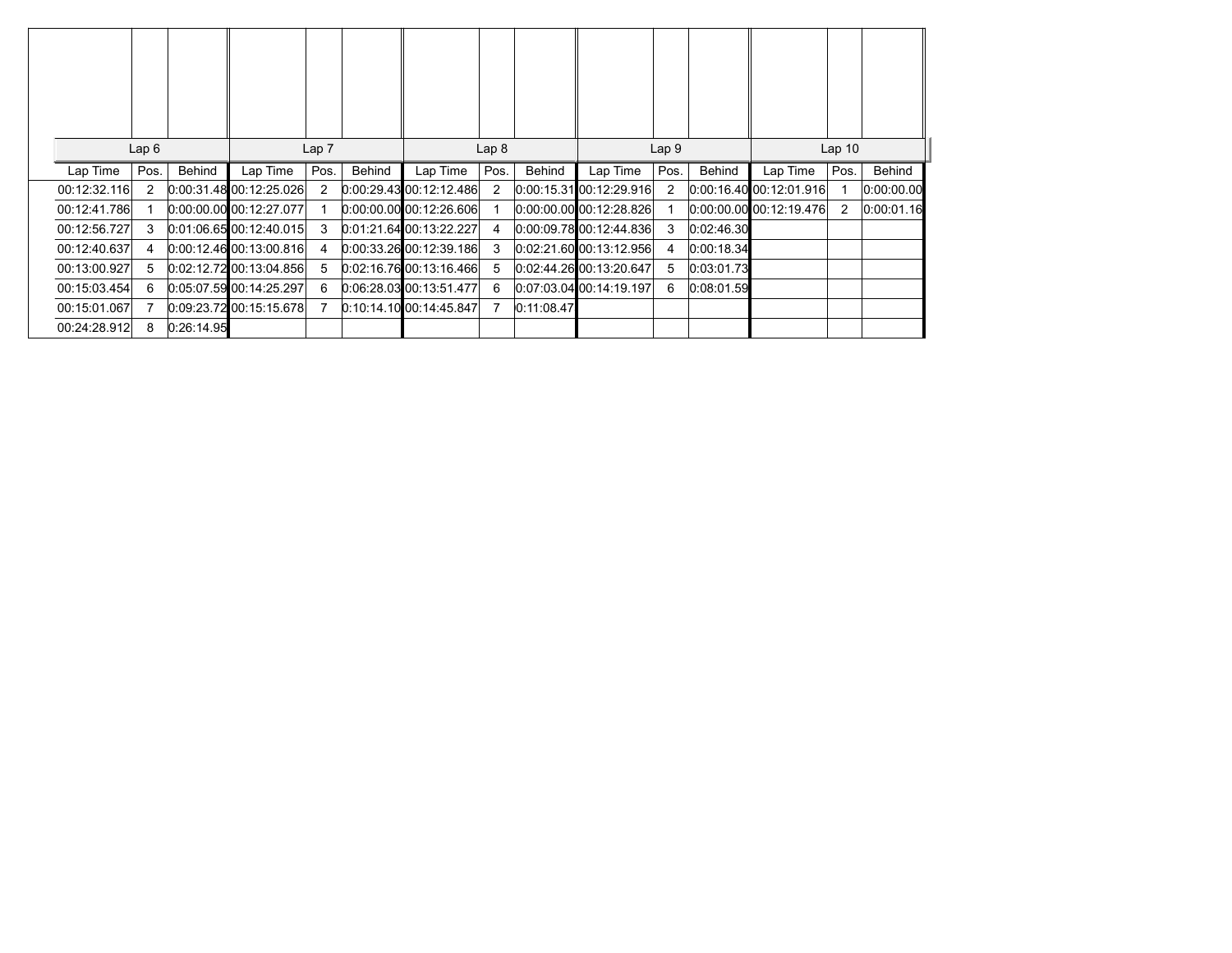|                | PM BIKE-RD 2: THE RODEO |     |              |                    |                  |        |                             |      |            |                             |                  |        |                           |                  |            |                             |                  |            |
|----------------|-------------------------|-----|--------------|--------------------|------------------|--------|-----------------------------|------|------------|-----------------------------|------------------|--------|---------------------------|------------------|------------|-----------------------------|------------------|------------|
|                | MONROVIA, IN            |     |              |                    |                  |        |                             |      |            |                             |                  |        |                           |                  |            |                             |                  |            |
|                | April 09, 2022          |     |              |                    |                  |        |                             |      |            |                             |                  |        |                           |                  |            |                             |                  |            |
| 250 A          |                         |     |              |                    |                  |        |                             |      |            |                             |                  |        |                           |                  |            |                             |                  |            |
|                |                         |     |              |                    | Lap <sub>1</sub> |        |                             | Lap2 |            |                             | Lap <sub>3</sub> |        |                           | Lap <sub>4</sub> |            |                             | Lap <sub>5</sub> |            |
| Finish         | Name                    | Nbr | <b>Brand</b> | Lap Time           | Pos.             | Behind | Lap Time                    | Pos. | Behind     | Lap Time                    | Pos.             | Behind | Lap Time                  | Pos.             | Behind     | Lap Time                    | Pos.             | Behind     |
|                | Jacob Carter            | 291 | <b>HSQ</b>   | 00:13:31.375       | 3                |        | $[0.00:04.24]$ 00:13:54.127 |      |            | $[0:00:55.44]$ 00:13:38.496 |                  |        | 0.00:37.6400:13:39.006    |                  |            | $[0:00:18.68]$ 00:13:28.677 |                  | 0:00:00.00 |
| $\overline{2}$ | ∥Austin Malott          | 205 | <b>YAM</b>   | 00:13:27.135       | 2                |        | $0.00:01.51$ 00:13:02.926   |      |            | $0:00:00.00$ 00:13:56.297   |                  |        | $0:00:00.00$ 00:13:57.966 |                  |            | $0:00:00.00$ 00:14:27.097   | 3                | 0:00:28.60 |
| 3              | Blake Singleton         | 141 | <b>YAM</b>   | ∥00:14:11.215      | 5                |        | $0:00:15.52$ 00:14:02.367   |      |            | 0.002623001409.997          |                  |        | 0.00.38.7600.14.18.547    | 5                |            | $[0.00.39.22]$ 00:14:24.947 |                  | 0:02:15.65 |
| 4              | ∥Gaqe Watkins           | 930 | <b>KTM</b>   |                    |                  |        | 0:00:24.32100:13:51.277     |      |            | $[0.00.21.47]$ 00:13:57.846 |                  |        | 0.00.34.86100.14.18.087   |                  |            | $0:01:17.04$ 00:17:06.519   | 5                | 0:02:02.35 |
| 5              | Dylan Moore             | 622 | <b>HON</b>   | 100:14:59.646      |                  |        | $[0.00:41.31]$ 00:16:18.547 |      |            | 0.01.16.70000.14.34858      |                  |        | $0:01:55.20$ 00:14:39.476 | 6.               |            | 0.03.50.40[00.15.14.898]    | 6                | 0:02:38.00 |
| 6              | ∥Daniel Starnes         | 48  | <b>KTM</b>   | $\ 00:14:18.335\ $ | 6                |        | $[0.00:07.12]$ 00:13:29.017 |      |            | 0.00.00.38000.13.22.606     |                  |        | $0:00:05.96$ 00:13:35.907 | 3                |            | 0.00.02.86 00.13.36.956     |                  | 0:00:11.14 |
|                | Dwight Douglas          | 413 | <b>KTM</b>   | ∥00:13:25.625      |                  |        | $[0.00:00.00]$ 00:16:35.868 |      |            | $0:00:58.62$ 00:13:56.357   | 6                |        | 0.01:34.2700:22:05.180    |                  | 0:05:30.50 |                             |                  |            |
| 8              | Ben Jones               | 312 | <b>BET</b>   | 00:15:05.546       | 8                |        | $0:00:05.90$ 00:13:57.326   |      | 0:00:49.29 |                             |                  |        |                           |                  |            |                             |                  |            |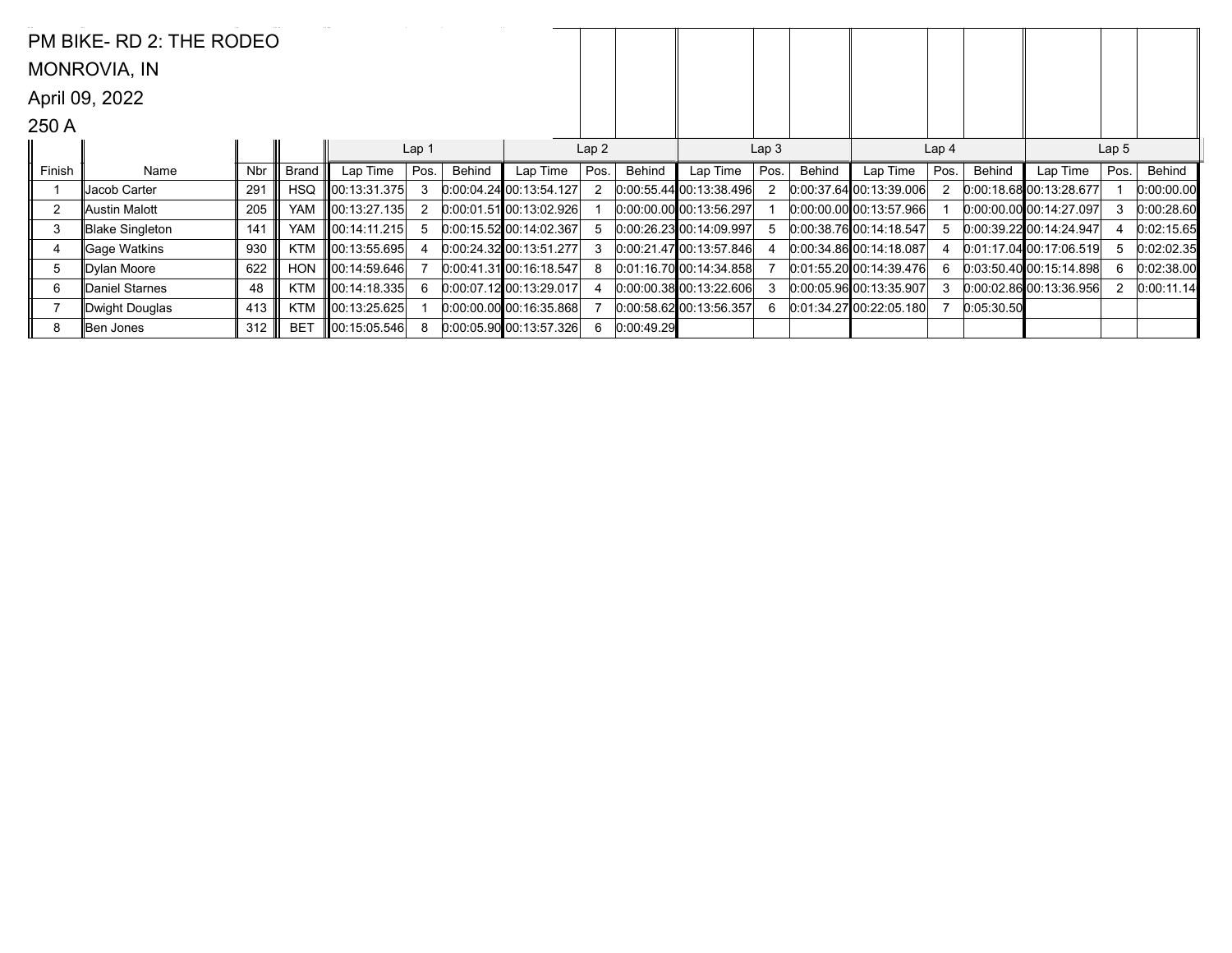|              | Lap6           |        |                           | Lap 7          |               |                           | Lap <sub>8</sub> |               |                             | Lap <sub>9</sub> |               |          | Lap <sub>10</sub> |               |
|--------------|----------------|--------|---------------------------|----------------|---------------|---------------------------|------------------|---------------|-----------------------------|------------------|---------------|----------|-------------------|---------------|
| Lap Time     | Pos.           | Behind | Lap Time                  | Pos.           | <b>Behind</b> | Lap Time                  | Pos.             | <b>Behind</b> | Lap Time                    | Pos.             | <b>Behind</b> | Lap Time | Pos.              | <b>Behind</b> |
| 00:13:12.867 |                |        | $0.00.00.00$ 00:13:27.166 |                |               | $0:00:00.00$ 00:13:25.237 |                  |               | $[0.00.00.00]$ 00:13:30.436 |                  | 0:00:00.00    |          |                   |               |
| 00:14:29.158 | 3              |        | 0.01.23.7300:14.11.717    | $\overline{2}$ |               | $0.02:40.58$ 00:13:46.426 | $\overline{2}$   |               | [0.03.01.77]00.14.15.687]   | $\overline{2}$   | 0:03:47.02    |          |                   |               |
| 00:13:41.826 | 4              |        | 0.01.28.32 00.13.59.817   | 4              |               | 0.01.03.26100.14.06.607   | 3                |               | $[0.01:36.60]$ 00:14:15.477 | 3                | 0:01:36.39    |          |                   |               |
| 00:15:12.557 | 5              |        | $0.03.33.08$ 00:15:55.518 | 5              |               | $0:05:28.78$ 00:14:07.977 | 4                | 0:05:30.15    |                             |                  |               |          |                   |               |
| 00:14:45.557 | 6              |        | $0.02:11.00$ 00:14:01.597 | 6              |               | $0:00:17.08$ 00:17:03.138 | 5                | 0:03:12.24    |                             |                  |               |          |                   |               |
| 00:13:34.027 | $\overline{2}$ |        | $0:00:32:30$ 00:15:48.608 | 3              |               | $0:00:13.16$ 00:26:42.932 | 6                | 0:02:50.67    |                             |                  |               |          |                   |               |
|              |                |        |                           |                |               |                           |                  |               |                             |                  |               |          |                   |               |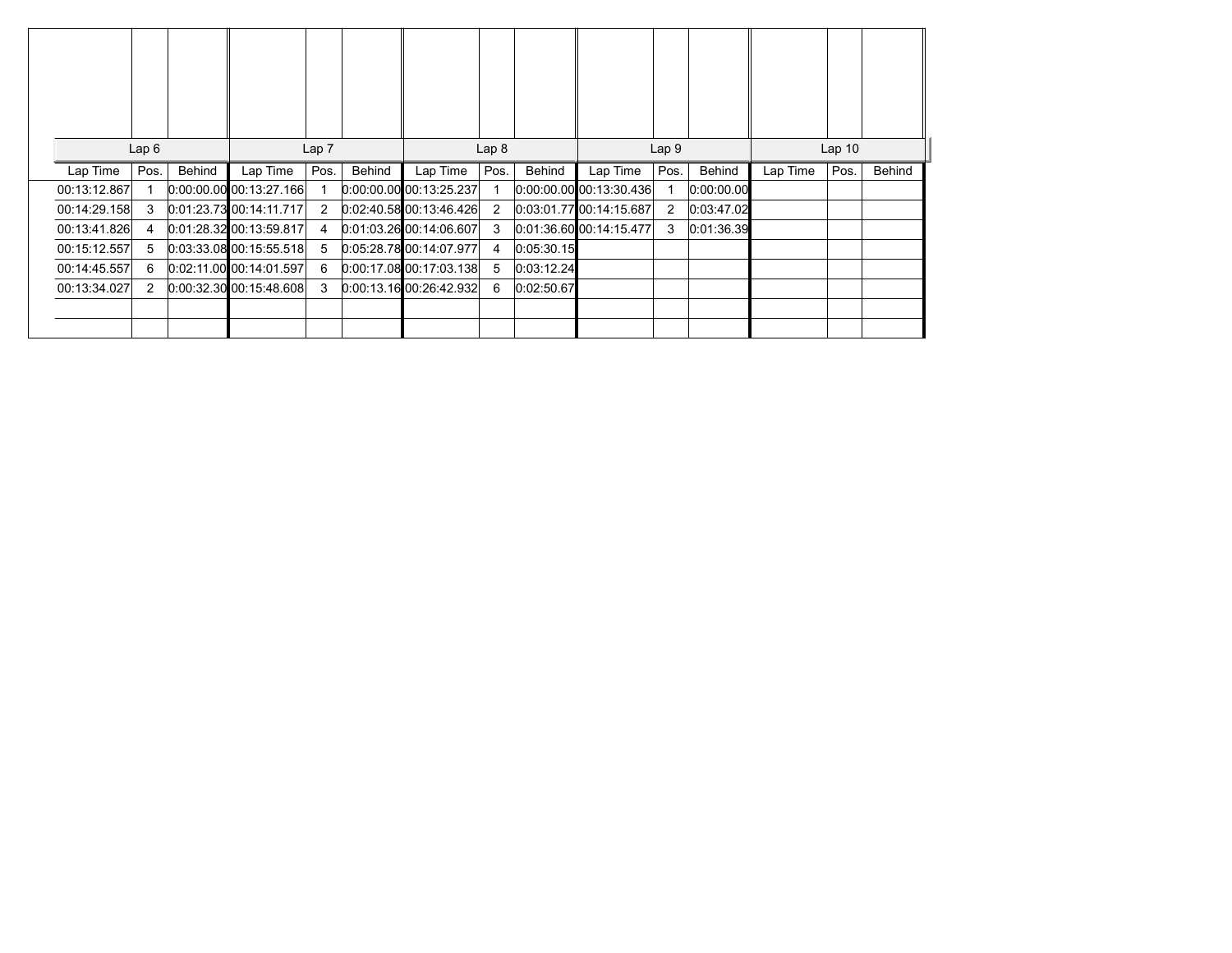|             | PM BIKE- RD 2: THE RODEO |     |            |                    |                  |        |                           |      |        |                           |                  |        |                           |                  |               |                             |                  |            |
|-------------|--------------------------|-----|------------|--------------------|------------------|--------|---------------------------|------|--------|---------------------------|------------------|--------|---------------------------|------------------|---------------|-----------------------------|------------------|------------|
|             | <b>MONROVIA, IN</b>      |     |            |                    |                  |        |                           |      |        |                           |                  |        |                           |                  |               |                             |                  |            |
|             | April 09, 2022           |     |            |                    |                  |        |                           |      |        |                           |                  |        |                           |                  |               |                             |                  |            |
| <b>VETA</b> |                          |     |            |                    |                  |        |                           |      |        |                           |                  |        |                           |                  |               |                             |                  |            |
|             |                          |     |            |                    | Lap <sub>1</sub> |        |                           | Lap2 |        |                           | Lap <sub>3</sub> |        |                           | Lap <sub>4</sub> |               |                             | Lap <sub>5</sub> |            |
| Finish      | Name                     | Nbr | Brand      | Lap Time           | Pos.             | Behind | Lap Time                  | Pos. | Behind | Lap Time                  | Pos.             | Behind | Lap Time                  | Pos.             | <b>Behind</b> | Lap Time                    | Pos.             | Behind     |
|             | Tyler Ault               | 215 | <b>KAW</b> | $\ 00:13:56.045\ $ |                  |        | $0:00:00.00$ 00:13:51.107 |      |        | $0:00:00.00$ 00:14:04.616 |                  |        | $0.00.00.00$ 00:14:12.097 |                  |               | $[0.00:00.00]$ 00:13:50.397 |                  | 0:00:00.00 |
|             | ∥Brandon Cook            | 306 | YAM        | 00:15:01.406       |                  |        | $0:01:05.36$ 00:14:40.907 |      |        | 0.01:55.1600:15:00.717    |                  |        | 0.02.51.26000.15.01.797   |                  |               | $0.03,40.96$ 00:16:10.068   |                  | 0:06:00.63 |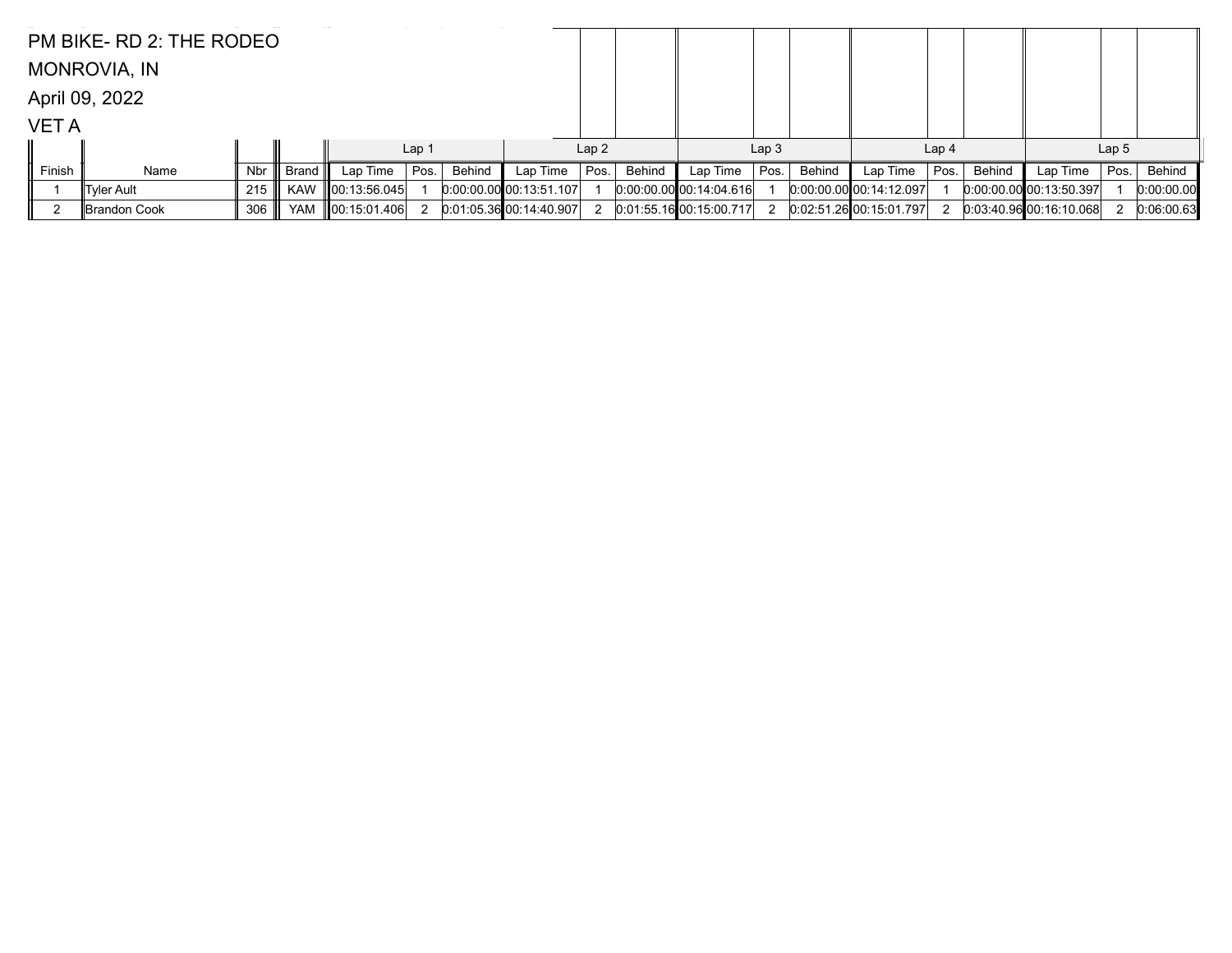|              | Lap6 |        |                           | Lap <sub>7</sub> |        |                           | Lap <sub>8</sub> |            |                             | Lap <sub>9</sub> |            |          | Lap <sub>10</sub> |        |
|--------------|------|--------|---------------------------|------------------|--------|---------------------------|------------------|------------|-----------------------------|------------------|------------|----------|-------------------|--------|
| Lap Time     | Pos. | Behind | Lap Time                  | Pos.             | Behind | Lap Time                  | Pos.             | Behind     | Lap Time                    | Pos.             | Behind     | Lap Time | Pos.              | Behind |
| 00:14:05.567 |      |        | $0:00:00.00$ 00:13:59.227 |                  |        | $0:00.00$ 00 00 14:15.697 |                  |            | $[0.00.00.00]$ 00:14:23.637 |                  | 0:00:00.00 |          |                   |        |
| 00:15:23.208 | 2    |        | 0.07:18.2700:15:16.987    | $\overline{2}$   |        | 0.083603001540658         | 2                | 0:10:00.99 |                             |                  |            |          |                   |        |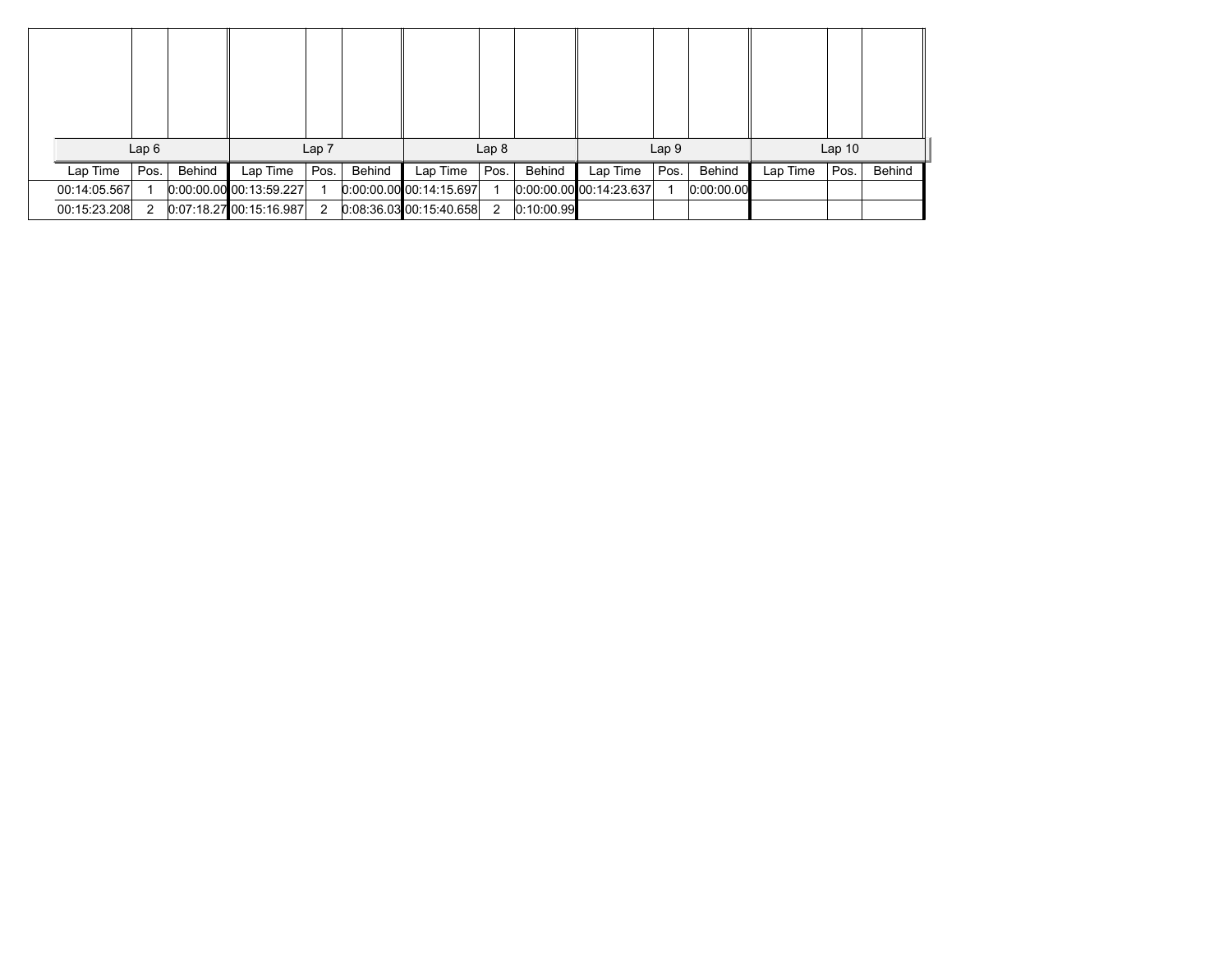|                 | PM BIKE- RD 2: THE RODEO |     |            |                    |                  |        |                           |      |        |                         |                  |        |                           |                  |        |                             |                  |            |
|-----------------|--------------------------|-----|------------|--------------------|------------------|--------|---------------------------|------|--------|-------------------------|------------------|--------|---------------------------|------------------|--------|-----------------------------|------------------|------------|
|                 | <b>MONROVIA, IN</b>      |     |            |                    |                  |        |                           |      |        |                         |                  |        |                           |                  |        |                             |                  |            |
|                 | April 09, 2022           |     |            |                    |                  |        |                           |      |        |                         |                  |        |                           |                  |        |                             |                  |            |
| <b>SENIOR A</b> |                          |     |            |                    |                  |        |                           |      |        |                         |                  |        |                           |                  |        |                             |                  |            |
|                 |                          |     |            |                    | Lap <sub>1</sub> |        |                           | Lap2 |        |                         | Lap <sub>3</sub> |        |                           | Lap <sub>4</sub> |        |                             | Lap <sub>5</sub> |            |
| Finish          | Name                     | Nbr | Brand      | Lap Time $ $ Pos.  |                  | Behind | Lap Time                  | Pos. | Behind | Lap Time                | Pos.             | Behind | Lap Time                  | Pos.             | Behind | Lap Time                    | Pos.             | Behind     |
|                 | ∥Darren Buffo            | 49  | <b>KTM</b> | 00:15:06.586       |                  |        | $0:00:00.00$ 00:14:42.687 |      |        | 0.00.00.00 00.15.01.257 |                  |        | $0:00:00.00$ 00:15:01.828 |                  |        | $[0.00:00.00]$ 00:17:04.438 |                  | 0:00:00.00 |
|                 | Thomas Grundsman         | 131 | <b>YAM</b> | 00:15:25.426       |                  |        | 0.00:18.8400:15.04.127    |      |        | 0:00.40.2800:14:59.778  |                  |        | $0:00:38.80$ 00:16:13.837 |                  |        | $0.01:50.81$ 00:16:05.228   |                  | 0:00:51.60 |
| 3               | ∥David Stutzman          | 176 | <b>YAM</b> | $\ 00:19:34.488\ $ |                  |        | 0.04.09.06000.18.29.509   |      |        | 0.07.34.44 00.18.37.119 |                  |        | 0:11:11.78 00:21:26.491   |                  |        | $0:16:24.43$ 00:19:54.229   |                  | 0:20:13.44 |
|                 |                          |     |            |                    |                  |        |                           |      |        |                         |                  |        |                           |                  |        |                             |                  |            |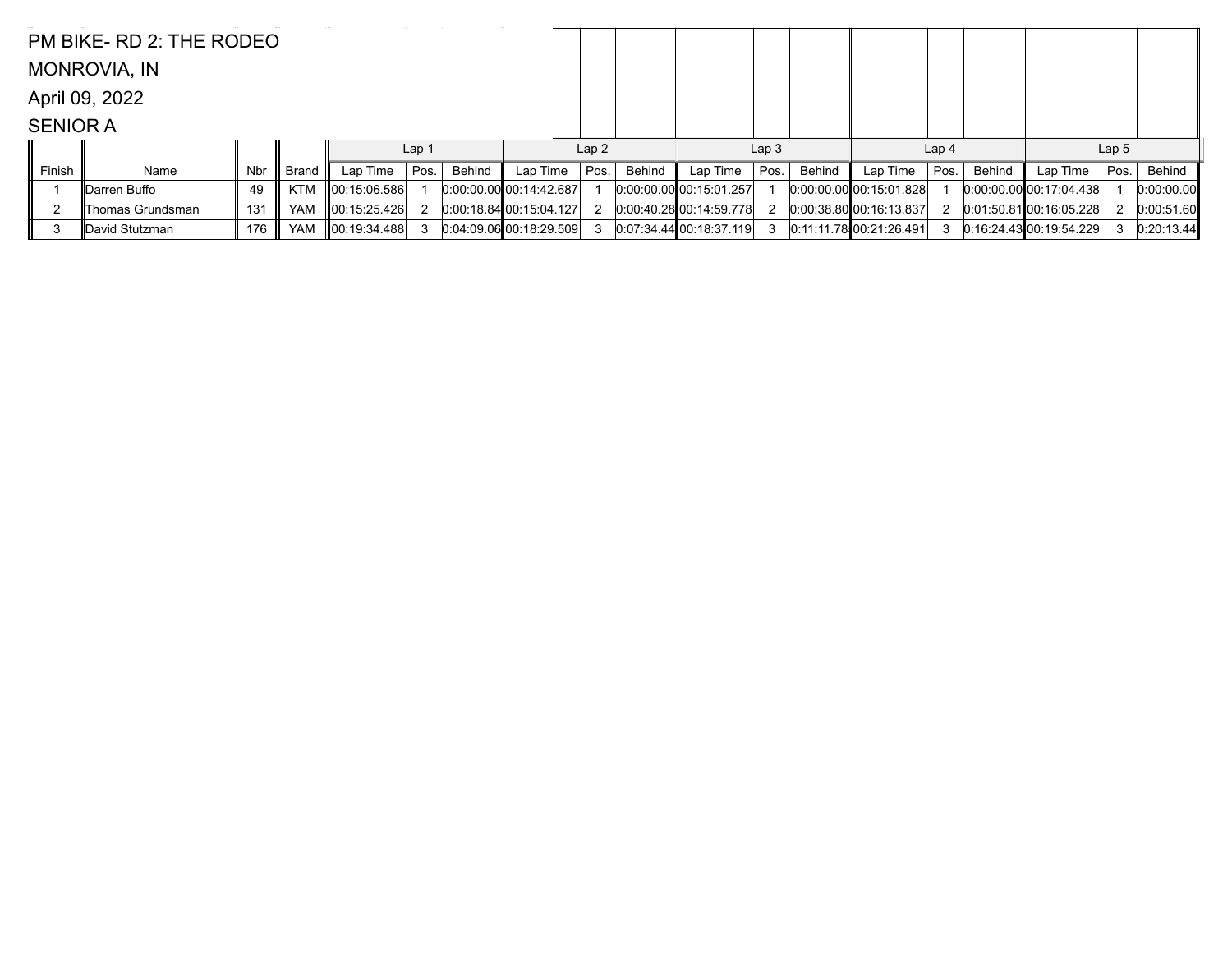|              | Lap6 |            |                           | Lap 7 |        |                         | Lap <sub>8</sub> |            |          | Lap 9 |        |          | Lap <sub>10</sub> |        |
|--------------|------|------------|---------------------------|-------|--------|-------------------------|------------------|------------|----------|-------|--------|----------|-------------------|--------|
| Lap Time     | Pos. | Behind     | Lap Time                  | Pos.  | Behind | Lap Time                | Pos.             | Behind     | Lap Time | Pos.  | Behind | Lap Time | Pos.              | Behind |
| 00:15:44.047 |      |            | $0.00.00.00$ 00:16:15.878 |       |        | 0:00:00.00 00:15:53.968 |                  | 0:00:00.00 |          |       |        |          |                   |        |
| 00:17:30.969 | 2    |            | 0.02.38.5200.17.37.008    | 2     |        | 0.03:59.6500:16:04.418  | 2                | 0.04:10.10 |          |       |        |          |                   |        |
| 00:18:43.049 | 3    | 0:21:25.52 |                           |       |        |                         |                  |            |          |       |        |          |                   |        |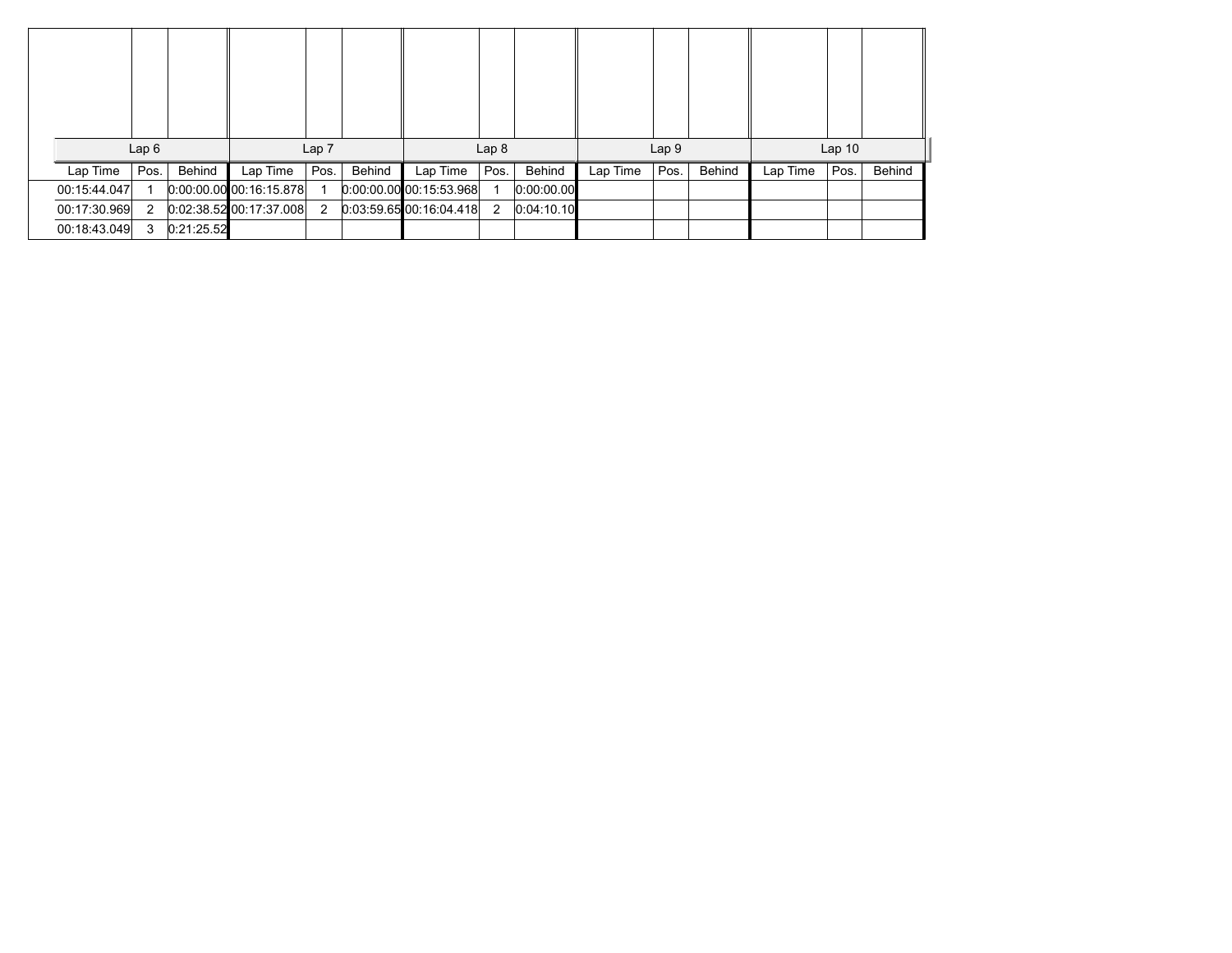|        | PM BIKE- RD 2: THE RODEO |     |                 |                    |                  |        |                           |      |        |                             |                  |        |                           |                  |               |                         |                  |            |
|--------|--------------------------|-----|-----------------|--------------------|------------------|--------|---------------------------|------|--------|-----------------------------|------------------|--------|---------------------------|------------------|---------------|-------------------------|------------------|------------|
|        | MONROVIA, IN             |     |                 |                    |                  |        |                           |      |        |                             |                  |        |                           |                  |               |                         |                  |            |
|        | April 09, 2022           |     |                 |                    |                  |        |                           |      |        |                             |                  |        |                           |                  |               |                         |                  |            |
|        | <b>SUPER SRA</b>         |     |                 |                    |                  |        |                           |      |        |                             |                  |        |                           |                  |               |                         |                  |            |
|        |                          |     |                 |                    | Lap <sub>1</sub> |        |                           | Lap2 |        |                             | Lap <sub>3</sub> |        |                           | Lap <sub>4</sub> |               |                         | Lap <sub>5</sub> |            |
| Finish | Name                     | Nbr | Brand           | Lap Time           | Pos.             | Behind | Lap Time                  | Pos. | Behind | Lap Time                    | Pos.             | Behind | Lap Time                  | Pos.             | <b>Behind</b> | Lap Time                | Pos.             | Behind     |
|        | ∥Eric Voight             | 562 | <b>YAM</b>      | $\ 00:16:20.146\ $ |                  |        | 0:00:59.43[00:16:23.499]  |      |        | 0.02:28.18100:16:59.738     |                  |        | 0.04:00.3900:26:24.523    |                  |               | 0.14.29.96100.19.28.629 |                  | 0:00:00.00 |
|        | Mark Jones               | -71 | BE <sup>T</sup> | 00:15:20.716       |                  |        | $0:00:00.00$ 00:14:54.748 |      |        | $[0:00:00.00]$ 00:15:27.527 |                  |        | $0.00.00.00$ 00:15:54.948 |                  | 0:00:00.00    |                         |                  |            |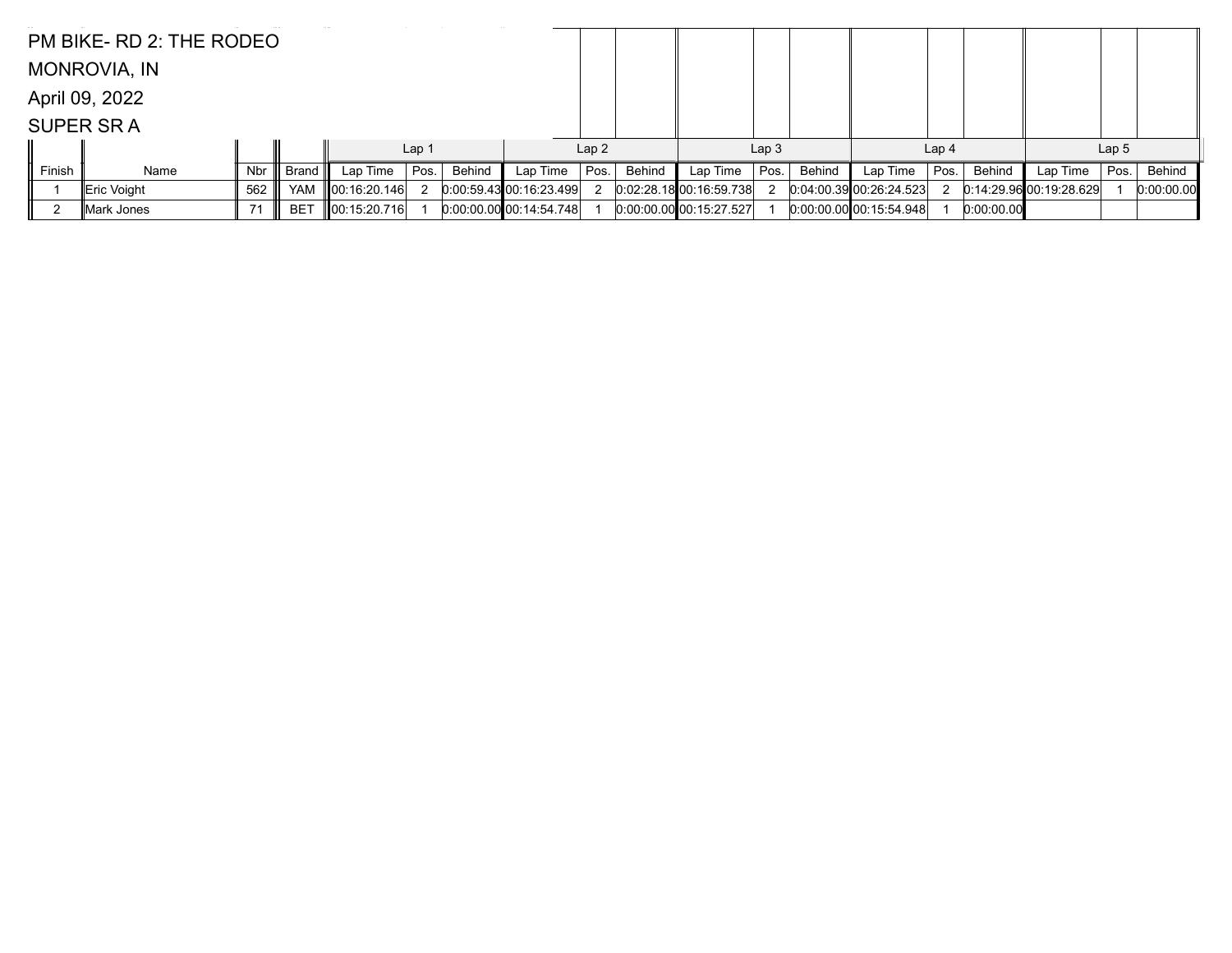|              | Lap6 |            |          | Lap 7 |        |          | Lap <sub>8</sub> |        |          | Lap 9 |        |          | Lap <sub>10</sub> |        |
|--------------|------|------------|----------|-------|--------|----------|------------------|--------|----------|-------|--------|----------|-------------------|--------|
| Lap Time     | Pos. | Behind     | Lap Time | Pos.  | Behind | Lap Time | Pos.             | Behind | Lap Time | Pos.  | Behind | Lap Time | Pos.              | Behind |
| 00:25:48.122 |      | 0:00:00.00 |          |       |        |          |                  |        |          |       |        |          |                   |        |
|              |      |            |          |       |        |          |                  |        |          |       |        |          |                   |        |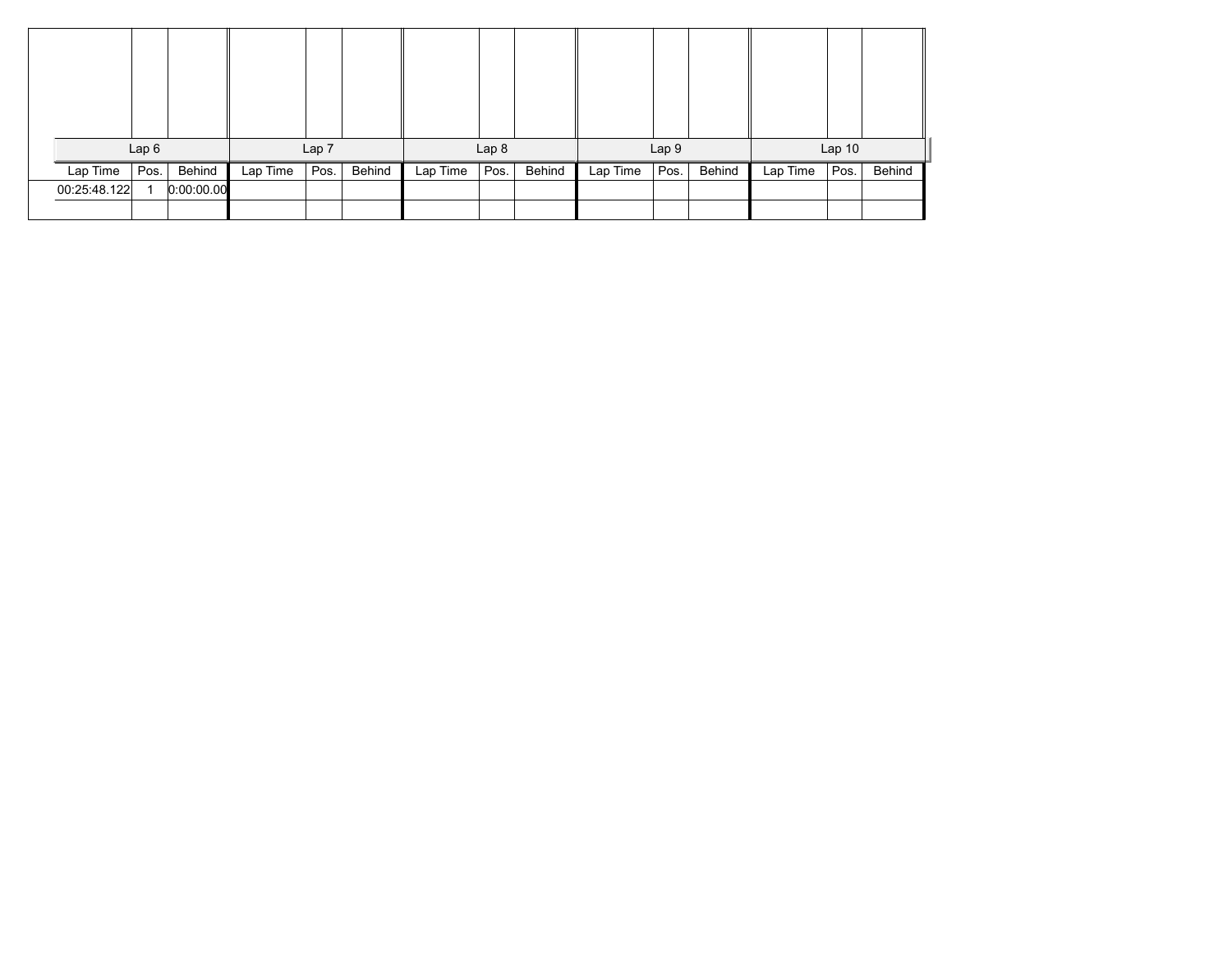|               | PM BIKE- RD 2: THE RODEO |     |            |                    |                  |        |                           |      |        |                           |                  |        |                           |                  |        |                           |                  |            |
|---------------|--------------------------|-----|------------|--------------------|------------------|--------|---------------------------|------|--------|---------------------------|------------------|--------|---------------------------|------------------|--------|---------------------------|------------------|------------|
|               | <b>MONROVIA, IN</b>      |     |            |                    |                  |        |                           |      |        |                           |                  |        |                           |                  |        |                           |                  |            |
|               | April 09, 2022           |     |            |                    |                  |        |                           |      |        |                           |                  |        |                           |                  |        |                           |                  |            |
| <b>OPEN B</b> |                          |     |            |                    |                  |        |                           |      |        |                           |                  |        |                           |                  |        |                           |                  |            |
|               |                          |     |            |                    | Lap <sub>1</sub> |        |                           | Lap2 |        |                           | Lap <sub>3</sub> |        |                           | Lap <sub>4</sub> |        |                           | Lap <sub>5</sub> |            |
| Finish        | Name                     | Nbr | Brand      | Lap Time           | Pos.             | Behind | Lap Time                  | Pos. | Behind | Lap Time                  | Pos.             | Behind | Lap Time                  | Pos.             | Behind | Lap Time                  | Pos.             | Behind     |
|               | Ryder Marshall           | 139 | <b>KTM</b> | $\ 00:15:53.437\ $ |                  |        | $0.00.00.00$ 00:17:14.128 |      |        | $0:00.00.00$ 00:14:54.657 |                  |        | $0:00:00.00$ 00:15:23.338 |                  |        | $0:00:00.00$ 00:15:20.377 |                  | 0:00:00.00 |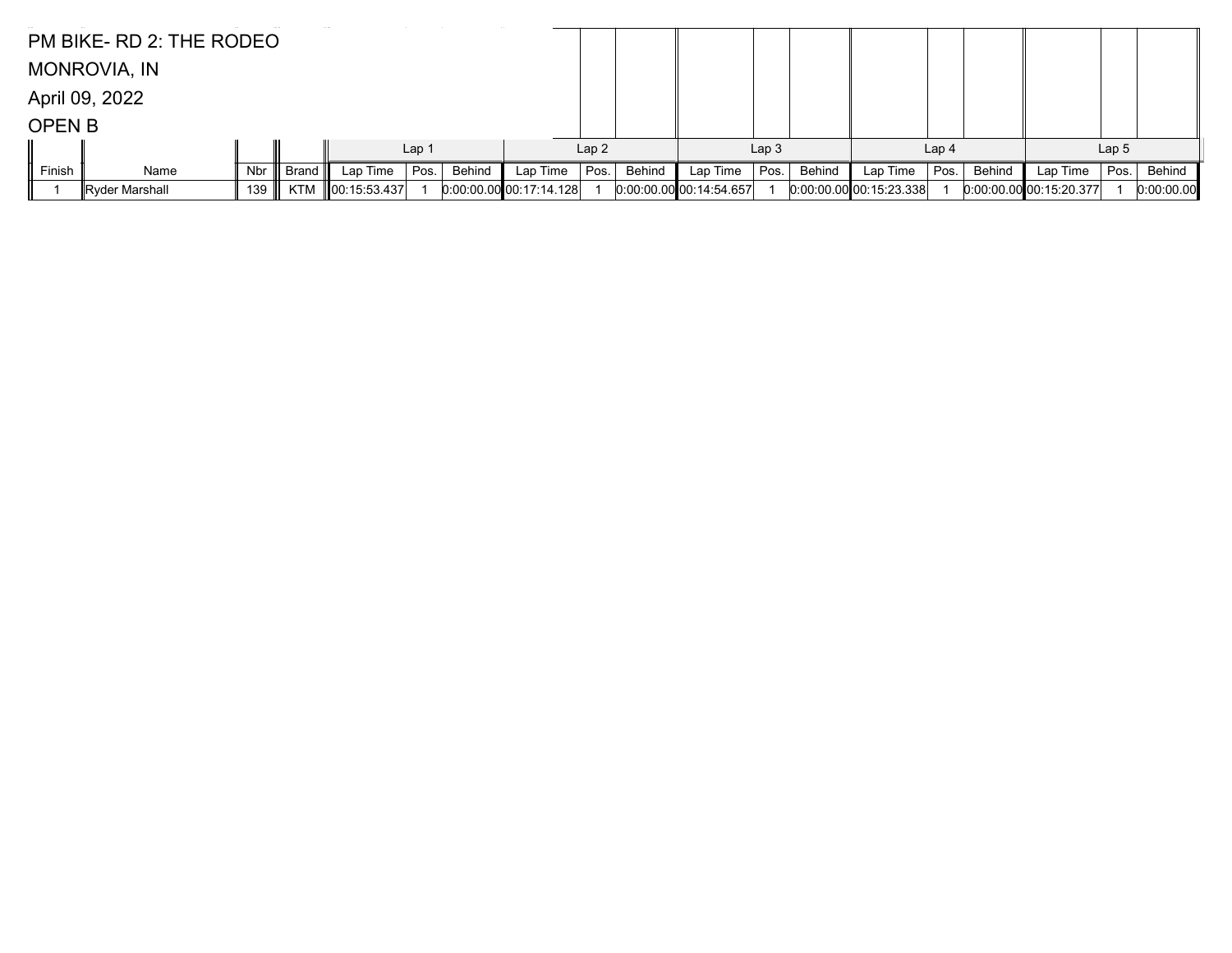|                          | Lap6 |        |                                       | Lap 7 |                      |          | Lap <sub>8</sub> |        |          | Lap 9 |        |          | Lap <sub>10</sub> |        |
|--------------------------|------|--------|---------------------------------------|-------|----------------------|----------|------------------|--------|----------|-------|--------|----------|-------------------|--------|
| Lap Time<br>00:22:27.761 | Pos. | Behind | Lap Time<br>$0.00.00.00$ 00:15:36.137 | Pos.  | Behind<br>0:00:00.00 | Lap Time | Pos.             | Behind | Lap Time | Pos.  | Behind | Lap Time | Pos.              | Behind |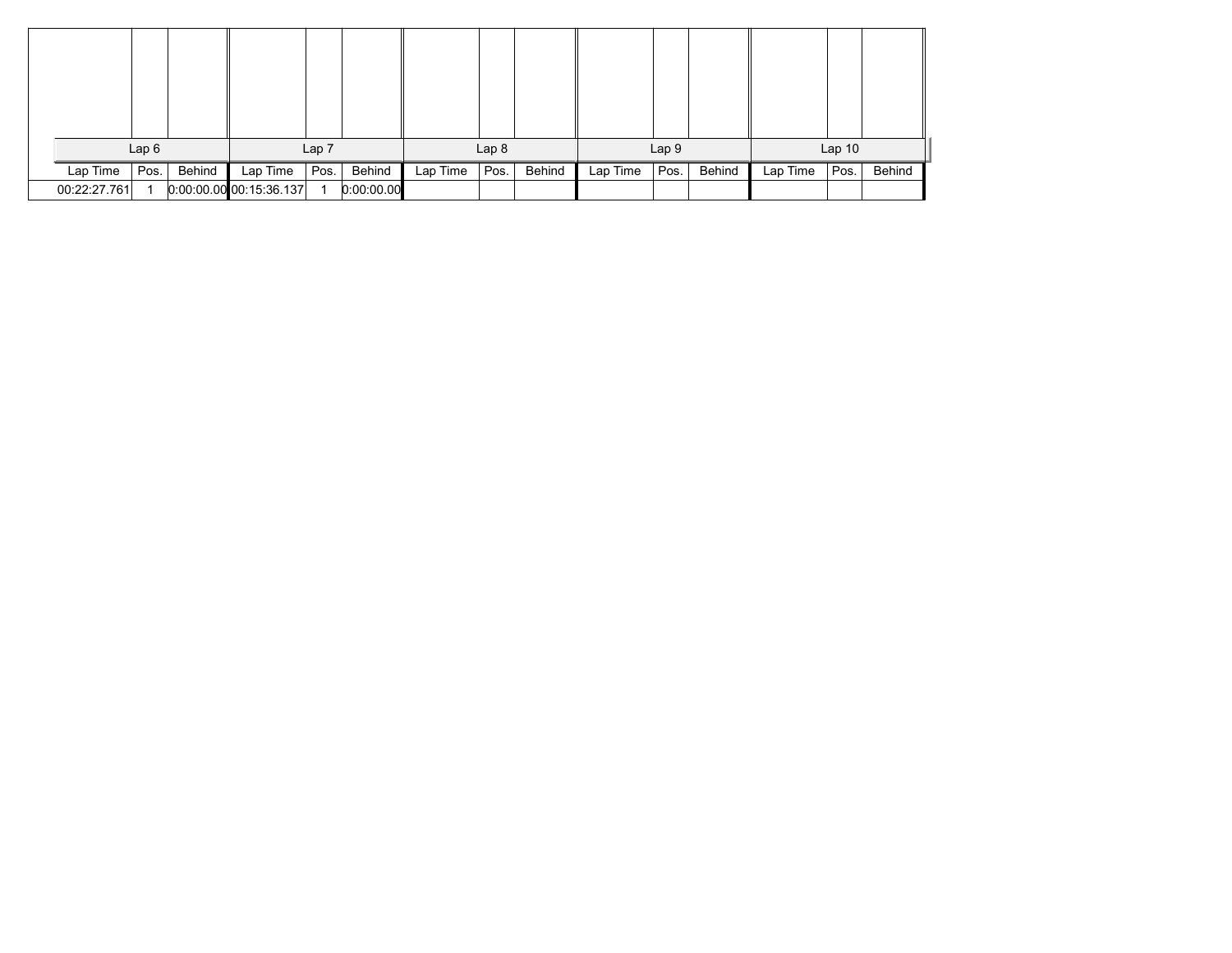|                | PM BIKE-RD 2: THE RODEO |     |              |                    |                  |               |                                 |      |            |                           |                  |        |                           |                  |            |                             |                  |            |
|----------------|-------------------------|-----|--------------|--------------------|------------------|---------------|---------------------------------|------|------------|---------------------------|------------------|--------|---------------------------|------------------|------------|-----------------------------|------------------|------------|
|                | <b>MONROVIA, IN</b>     |     |              |                    |                  |               |                                 |      |            |                           |                  |        |                           |                  |            |                             |                  |            |
|                | April 09, 2022          |     |              |                    |                  |               |                                 |      |            |                           |                  |        |                           |                  |            |                             |                  |            |
| 250 B          |                         |     |              |                    |                  |               |                                 |      |            |                           |                  |        |                           |                  |            |                             |                  |            |
|                |                         |     |              |                    | Lap <sub>1</sub> |               |                                 | Lap2 |            |                           | Lap <sub>3</sub> |        |                           | Lap <sub>4</sub> |            |                             | Lap <sub>5</sub> |            |
| Finish         | Name                    | Nbr | <b>Brand</b> | Lap Time           | Pos.             | Behind        | Lap Time                        | Pos. | Behind     | Lap Time                  | Pos.             | Behind | Lap Time                  | Pos.             | Behind     | Lap Time                    | Pos.             | Behind     |
|                | ∥Eddie Kelley lii       | 221 | KTM          | ∥00:14:42.706      | 2                |               | 0.00:13.59 00:15:34.938         |      |            | $0.00:12.82$ 00:14:51.177 |                  |        | 0.00.50.38000.14.28.357   | 3                |            | $0:00:32.83$ 00:14:39.247   |                  | 0:00:35.72 |
| $\overline{2}$ | ∥Zach Dove              | 420 | <b>YAM</b>   | 00:14:43.436       | 3                |               | 0.00:00.73 00:14:27.267         |      |            | 0.00.25.36 00:14:34.297   |                  |        | 0.00.10.14 00.15.03.067   |                  |            | $0:00:00.00$ 00:14:52.638   |                  | 0:00:00.00 |
| 3              | ∥Reece Frankford        | 21  | <b>YAM</b>   | ∥00:15:32.057      |                  |               | $0:00:03.37$ 00:14:11.387       |      |            | [0.00:10.15:00:16:38.048] |                  |        | $0.01:12.67$ 00:14:43.476 | 5                |            | 0:00.49.3800:15:02.058      |                  | 0:01:50.60 |
| $\overline{4}$ | Tanner Kotterman        | 919 | <b>HON</b>   | 00:14:48.076       | 4                |               | 0.00.04.64 00.14.45.217         |      |            | 0:00:22.59 00:14:45.147   | 3                |        | 0.00:33.44[00:14:45.908]  | 2                |            | 0.00:16.2800:17:51.728      |                  | 0:00:49.05 |
| 5              | ∥Koby Stutzman          | 498 | <b>YAM</b>   | 00:15:28.686       | 6                |               | $[0.00:13.87]$ 00:15:18.778     |      |            | $0:00:29.82$ 00:16:22.288 |                  |        | $0:00:20.87$ 00:15:57.177 |                  |            | $[0:00:02.94]$ 00:15:39.338 | 6                | 0:01:38.88 |
| 6              | Riley Burton            | 908 | <b>YAM</b>   | ∥00:14:29.116      |                  |               | $[0.00:00.00]$ 00:14:16.227     |      |            | $0:00:00.00$ 00:14:49.517 |                  |        | $0.00.00.00$ 00:16:40.719 |                  |            | 0.00:38.40 00:16:51.807     |                  | 0:00:11.31 |
| $\overline{7}$ | ∥Devon Tuttle           | 985 | <b>HON</b>   | ∥00:16:18.467      | 8                |               | 0:00:46.41[00:15:13.167]        |      |            | 0.00.44.1700.15.17.248    |                  |        | 0.00.27.39 00.16.15.107   | 6                |            | $0.01:59.02$ 00:17:33.959   |                  | 0:01:51.68 |
| 8              | ∥Dimetrie Lauy          | 918 | <b>KTM</b>   | 00:16:20.017       | 9                |               | 0.00.01.55000.16.09.448         |      |            | $0:00:57.83$ 00:17:45.218 |                  |        | 0.03:04.93[00:18:54.289]  | 8                |            | 0.06:02.0400:21:58.471      | 8                | 0:10:29.49 |
| 9              | ∥Sam Peters             | 260 | <b>YAM</b>   | ∥00:17:11.747      | 10               |               | 0.00:51.73[00:16:00.808]        | 10   |            | 0.00.43.0900.17.04.388    |                  |        | $0:00:02.26$ 00:26:25.383 | 9                | 0:07:33.35 |                             |                  |            |
| 10             | Alex Noel               | 178 | <b>YAM</b>   | ∥00:15:14.816      | $5^{\circ}$      |               | 0.00:26.7400:14:50.008          |      | 0:00:21.38 |                           |                  |        |                           |                  |            |                             |                  |            |
| 11             | ∥George Becker          | 528 | <b>KTM</b>   | 00:21:43.140       |                  |               | $[0.04.31.39]$ $[00.24.18.851]$ |      | 0:12:49.43 |                           |                  |        |                           |                  |            |                             |                  |            |
| 12             | ∥Eyan Perry             | 31  | YAM          | $\ 00:28:55.873\ $ |                  | 12 0:07:12.73 |                                 |      |            |                           |                  |        |                           |                  |            |                             |                  |            |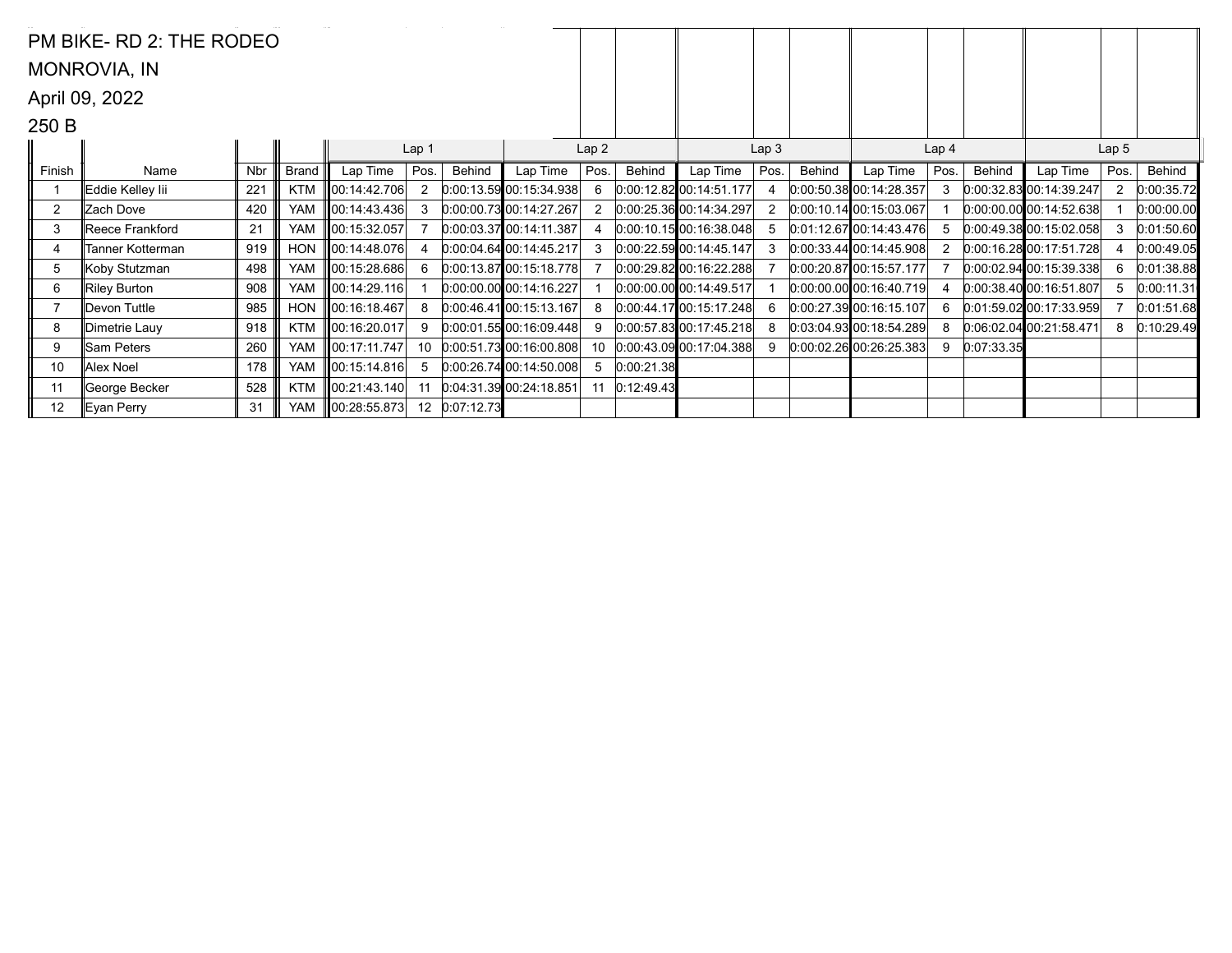|              | Lap6 |        |                           | Lap 7          |            |                           | Lap 8          |            |          | Lap 9 |        |          | Lap <sub>10</sub> |               |
|--------------|------|--------|---------------------------|----------------|------------|---------------------------|----------------|------------|----------|-------|--------|----------|-------------------|---------------|
| Lap Time     | Pos. | Behind | Lap Time                  | Pos.           | Behind     | Lap Time                  | Pos.           | Behind     | Lap Time | Pos.  | Behind | Lap Time | Pos.              | <b>Behind</b> |
| 00:14:45.367 |      |        | $0.00.00.00$ 00:15:46.238 |                |            | $0.00.00.00$ 00:16:08.457 |                | 0:00:00.00 |          |       |        |          |                   |               |
| 00:15:52.847 | 2    |        | 0.00.31.76000.16.53.138   | $\overline{2}$ |            | $0:01:38.66$ 00:15:56.698 | $\overline{2}$ | 0:01:26.90 |          |       |        |          |                   |               |
| 00:15:22.757 | 3    |        | $0.01:56.23$ 00:16:01.848 | 3              |            | $0:01:04.94$ 00:15:42.688 | 3              | 0:00:50.93 |          |       |        |          |                   |               |
| 00:16:31.158 | 4    |        | 0.01.57.4500.15.49.448    | 4              |            | $0:01:45.05$ 00:15:14.967 | 4              | 0:01:17.33 |          |       |        |          |                   |               |
| 00:16:31.048 | 5    |        | $0.01:50.08$ 00:16:48.848 | 5              |            | 0:02:49.48 00:16:13.738   | 5              | 0:03:48.25 |          |       |        |          |                   |               |
| 00:19:43.700 | 6    |        | $0.01.33.77$ 00:17:46.429 | 6              | 0:02:31.35 |                           |                |            |          |       |        |          |                   |               |
| 00:21:30.071 |      |        | $0.05:16.93$ 00:16:47.027 | 7              | 0:04:17.53 |                           |                |            |          |       |        |          |                   |               |
| 00:20:29.760 | 8    |        | 0.09.29.1800.20.34.110    | 8              | 0:13:16.26 |                           |                |            |          |       |        |          |                   |               |
|              |      |        |                           |                |            |                           |                |            |          |       |        |          |                   |               |
|              |      |        |                           |                |            |                           |                |            |          |       |        |          |                   |               |
|              |      |        |                           |                |            |                           |                |            |          |       |        |          |                   |               |
|              |      |        |                           |                |            |                           |                |            |          |       |        |          |                   |               |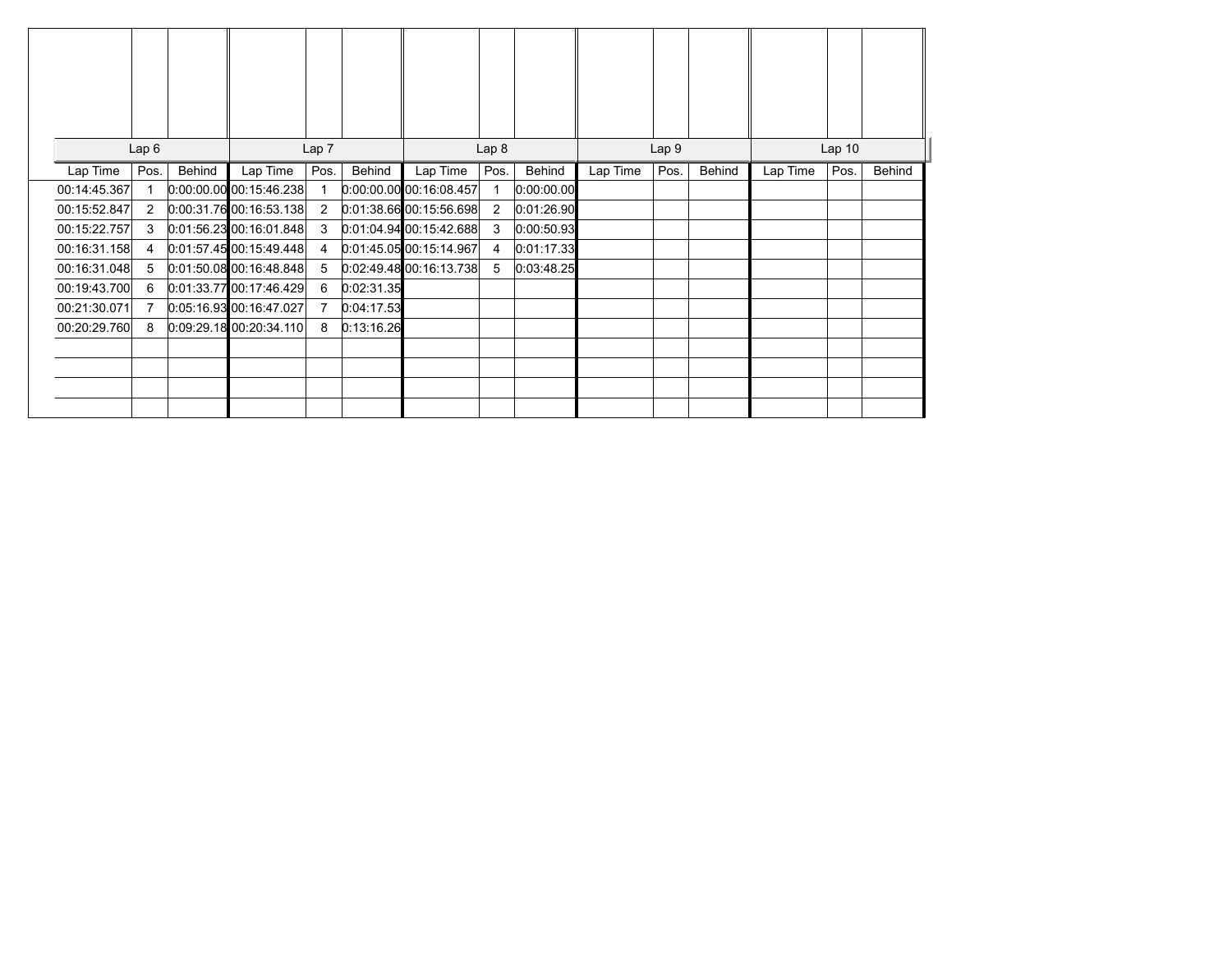|              | PM BIKE- RD 2: THE RODEO |     |            |                   |                  |        |                           |      |        |                         |                  |        |                           |                  |        |                             |                  |            |
|--------------|--------------------------|-----|------------|-------------------|------------------|--------|---------------------------|------|--------|-------------------------|------------------|--------|---------------------------|------------------|--------|-----------------------------|------------------|------------|
|              | <b>MONROVIA, IN</b>      |     |            |                   |                  |        |                           |      |        |                         |                  |        |                           |                  |        |                             |                  |            |
|              | April 09, 2022           |     |            |                   |                  |        |                           |      |        |                         |                  |        |                           |                  |        |                             |                  |            |
| <b>VET B</b> |                          |     |            |                   |                  |        |                           |      |        |                         |                  |        |                           |                  |        |                             |                  |            |
|              |                          |     |            |                   | Lap <sub>1</sub> |        |                           | Lap2 |        |                         | Lap <sub>3</sub> |        |                           | Lap <sub>4</sub> |        |                             | Lap <sub>5</sub> |            |
| Finish       | Name                     | Nbr | Brand I    | Lap Time $ Pos$ . |                  | Behind | Lap Time                  | Pos. | Behind | Lap Time                | Pos.             | Behind | Lap Time                  | Pos.             | Behind | Lap Time                    | Pos.             | Behind     |
|              | ∥Mike Koch               | 520 | KTM        | 00:18:39.788      |                  |        | $0:00:22.84$ 00:15:44.868 |      |        | 0.00:40.59 00:16.25.418 |                  |        | $0:00:36.88$ 00:16:50.124 |                  |        | 0.00:50.7200:15:53.551      |                  | 0:00:03.49 |
|              | ∥Jay Pixley              | 799 |            | YAM 100:17:11.747 |                  |        | 0.00.00.00 00.16.32.319   |      |        | 0.00.00.00000:16.29.128 |                  |        | 0.00.00.00000:16.36.278   |                  |        | $[0.00.00.00]$ 00:16:40.787 |                  | 0:00:00.00 |
| 3            | Nick Watterson           | 421 | <b>HSQ</b> | 00:18:16.948      |                  |        | $0:01:05.20$ 00:19:00.209 |      |        | 0:02:52.50 00:21:43.721 |                  |        | $0.08:10.80$ 00:31:36.725 |                  |        | 0.22:57.40[00.20:56.700]    | 3                | 0:28:00.55 |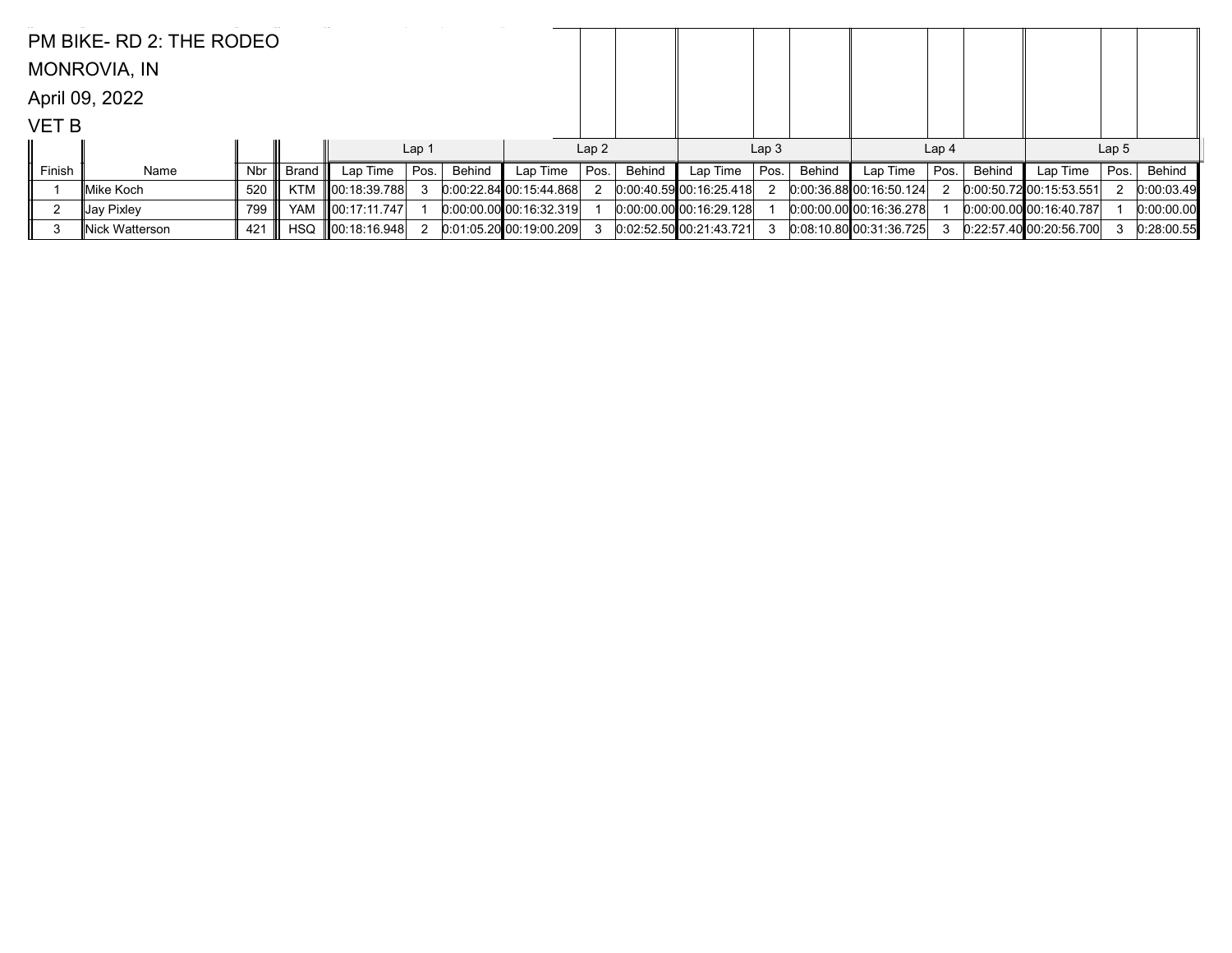|              | Lap6 |        |                           | Lap 7 |            |          | Lap <sub>8</sub> |        |          | Lap 9 |        |          | $Lap$ 10 |        |
|--------------|------|--------|---------------------------|-------|------------|----------|------------------|--------|----------|-------|--------|----------|----------|--------|
| Lap Time     | Pos. | Behind | Lap Time                  | Pos.  | Behind     | Lap Time | Pos.             | Behind | Lap Time | Pos.  | Behind | Lap Time | Pos.     | Behind |
| 00:15:50.598 | 2    |        | $0:00:00.04$ 00:15:03.059 |       | 0:00:00.00 |          |                  |        |          |       |        |          |          |        |
| 00:15:54.043 |      |        | $0:00:00.00$ 00:17:38.524 | 2     | 0:02:35.42 |          |                  |        |          |       |        |          |          |        |
|              |      |        |                           |       |            |          |                  |        |          |       |        |          |          |        |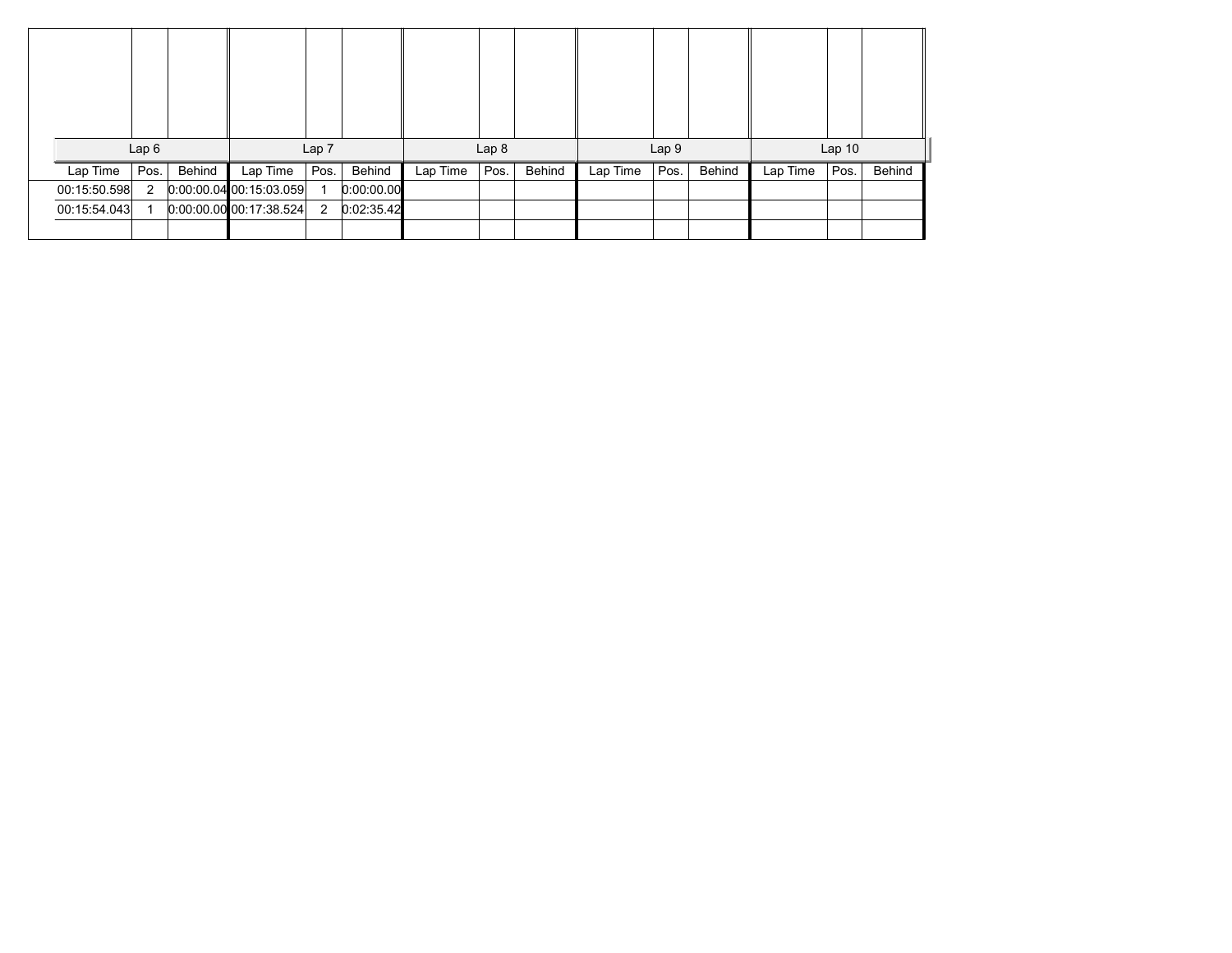|                 | PM BIKE-RD 2: THE RODEO |     |            |              |                  |        |                           |      |        |                           |                  |        |                           |                  |               |                             |                  |            |
|-----------------|-------------------------|-----|------------|--------------|------------------|--------|---------------------------|------|--------|---------------------------|------------------|--------|---------------------------|------------------|---------------|-----------------------------|------------------|------------|
|                 | <b>MONROVIA, IN</b>     |     |            |              |                  |        |                           |      |        |                           |                  |        |                           |                  |               |                             |                  |            |
|                 | April 09, 2022          |     |            |              |                  |        |                           |      |        |                           |                  |        |                           |                  |               |                             |                  |            |
| <b>SENIOR B</b> |                         |     |            |              |                  |        |                           |      |        |                           |                  |        |                           |                  |               |                             |                  |            |
|                 |                         |     |            |              | Lap <sub>1</sub> |        |                           | Lap2 |        |                           | Lap <sub>3</sub> |        |                           | Lap <sub>4</sub> |               |                             | Lap <sub>5</sub> |            |
| Finish          | Name                    | Nbr | Brand II   | Lap Time     | Pos.             | Behind | Lap Time                  | Pos. | Behind | Lap Time                  | Pos.             | Behind | Lap Time                  | Pos.             | <b>Behind</b> | Lap Time                    | Pos.             | Behind     |
|                 | Brian Robey             | 920 | <b>HON</b> | 00:15:57.987 |                  |        | $0.00:00.00$ 00:14:55.237 |      |        | $0:00:00.00$ 00:15:20.688 |                  |        | $0.00.00.00$ 00:15:49.487 |                  |               | $[0.00.00.00]$ 00:16:27.628 |                  | 0:00:00.00 |
|                 | ∥Craigh Voight          | 344 | <b>YAM</b> | 00:19:57.359 |                  |        | 0:03:59.37100:16:57.218   |      |        | 0.06:01.35:00:16:34.738   |                  |        | 0.07:15.4000:21:25.650    |                  |               | $0:12:51.56$ 00:19:51.800   |                  | 0:16:15.73 |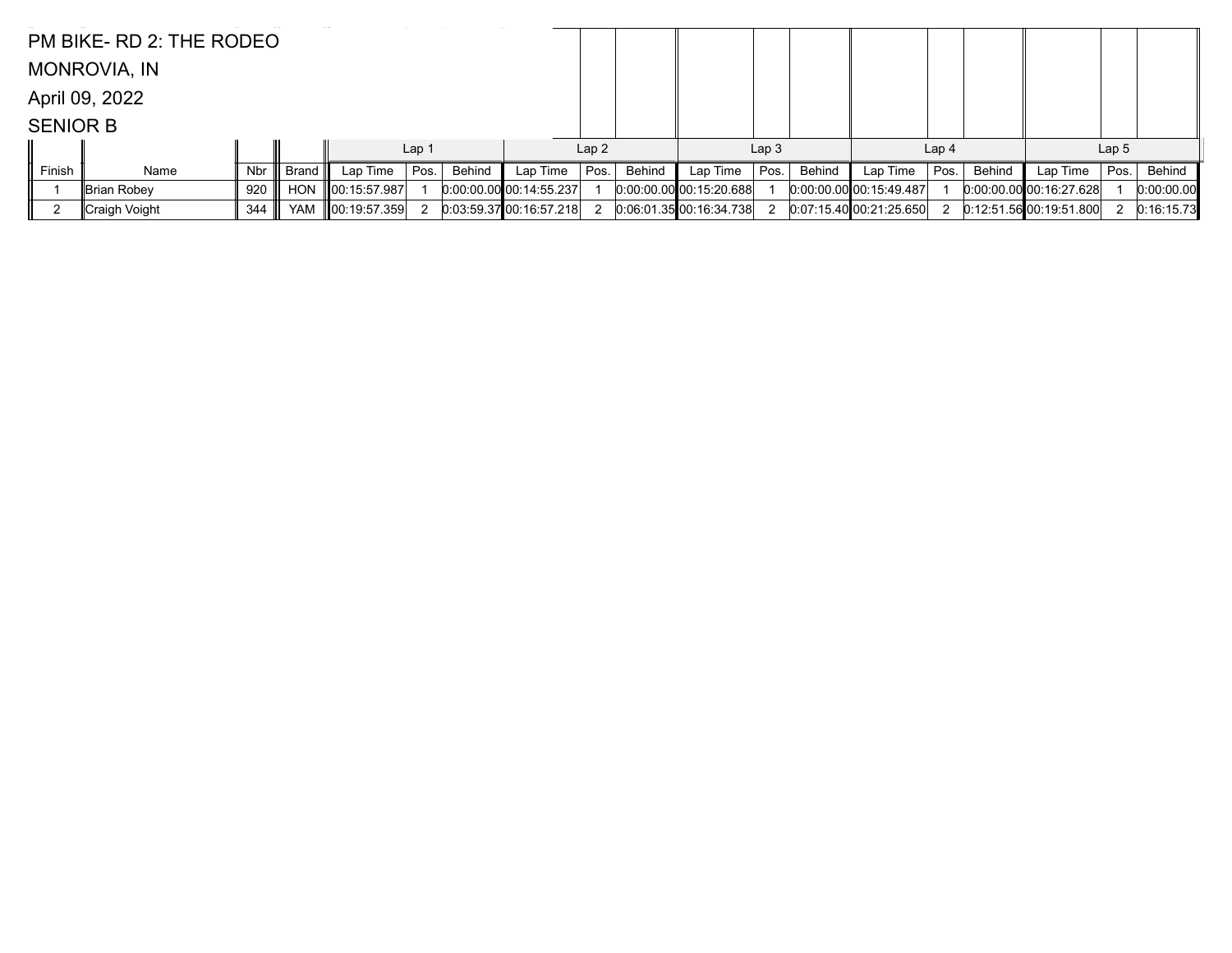|              | Lap6           |            |                           | Lap 7 |        |                              | Lap <sub>8</sub> |            |          | Lap 9 |        |          | Lap <sub>10</sub> |        |
|--------------|----------------|------------|---------------------------|-------|--------|------------------------------|------------------|------------|----------|-------|--------|----------|-------------------|--------|
| Lap Time     | Pos.           | Behind     | Lap Time                  | Pos.  | Behind | Lap Time                     | Pos.             | Behind     | Lap Time | Pos.  | Behind | Lap Time | Pos.              | Behind |
| 00:16:12.108 |                |            | $0:00:00.00$ 00:17:47.428 |       |        | $0.00.00$ 00:00 00:17:47.389 |                  | 0:00:00.00 |          |       |        |          |                   |        |
| 00:25:29.033 | $\overline{2}$ | 0:25:32.66 |                           |       |        |                              |                  |            |          |       |        |          |                   |        |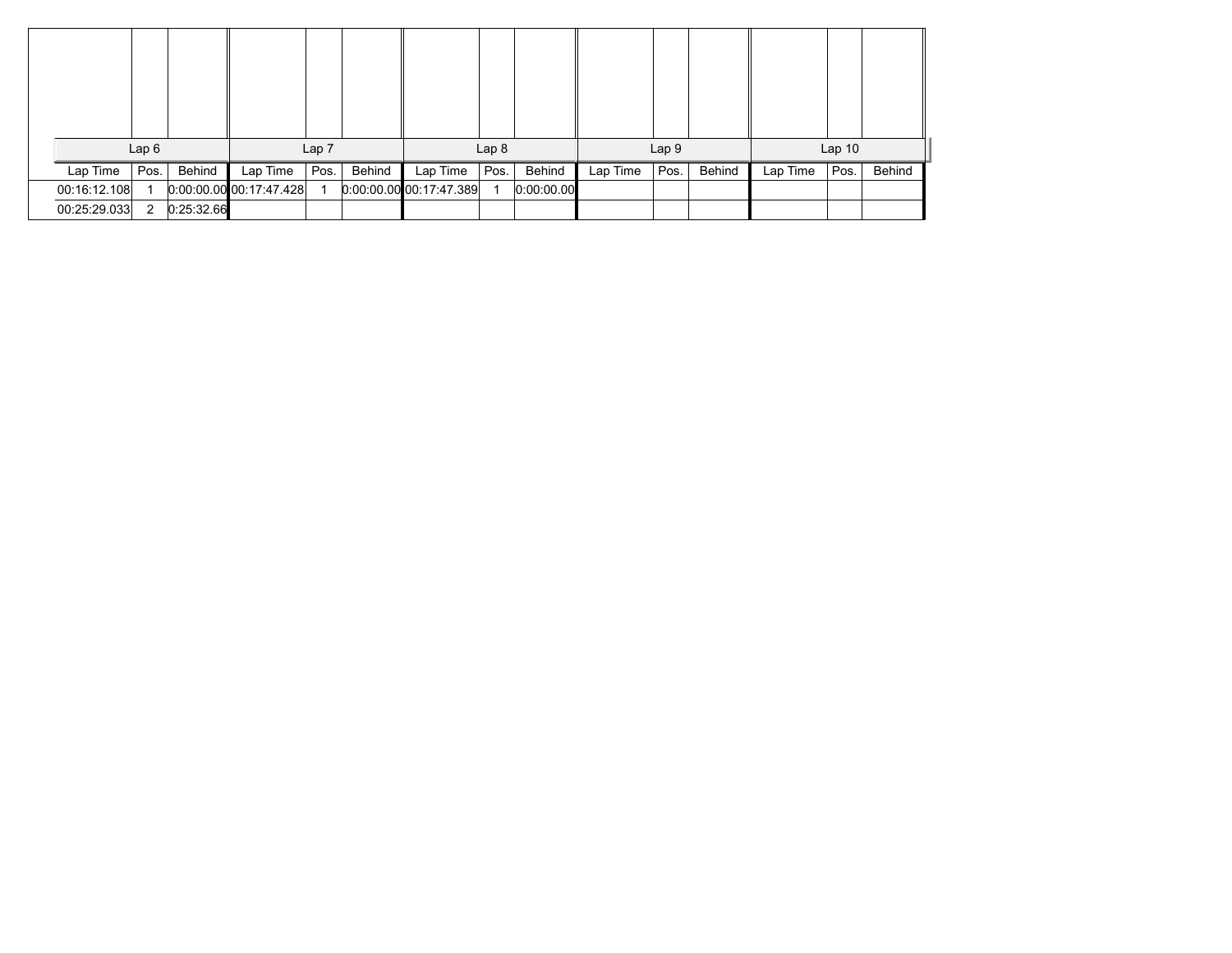|        | PM BIKE-RD 2: THE RODEO |     |            |                    |                  |        |                           |      |        |                         |                  |            |                           |                  |        |                             |                  |            |
|--------|-------------------------|-----|------------|--------------------|------------------|--------|---------------------------|------|--------|-------------------------|------------------|------------|---------------------------|------------------|--------|-----------------------------|------------------|------------|
|        | <b>MONROVIA, IN</b>     |     |            |                    |                  |        |                           |      |        |                         |                  |            |                           |                  |        |                             |                  |            |
|        | April 09, 2022          |     |            |                    |                  |        |                           |      |        |                         |                  |            |                           |                  |        |                             |                  |            |
|        | <b>TRAILRIDER</b>       |     |            |                    |                  |        |                           |      |        |                         |                  |            |                           |                  |        |                             |                  |            |
|        |                         |     |            |                    | Lap <sub>1</sub> |        |                           | Lap2 |        |                         | Lap <sub>3</sub> |            |                           | Lap <sub>4</sub> |        |                             | Lap <sub>5</sub> |            |
| Finish | Name                    | Nbr | Brand I    | Lap Time $ Pos$ .  |                  | Behind | Lap Time                  | Pos. | Behind | Lap Time                | Pos.             | Behind     | Lap Time                  | Pos.             | Behind | Lap Time                    | Pos.             | Behind     |
|        | ∥Steve Endres           | 150 | <b>KTM</b> | $\ 00:15:33.587\ $ | $\mathbf{2}$     |        | 0.00:01.62 00:15:25.998   |      |        | 0.00.00.00 00.16.52.908 |                  |            | $0.00.00.00$ 00:18:09.948 |                  |        | $[0.00:00.85]$ 00:37:59.349 |                  | 0:00:00.91 |
|        | ∥Nathan Dimiceli        | 90  | KTM        | 00:15:31.967       |                  |        | $0:00:00.00$ 00:15:53.198 |      |        | 0:00:25.5800:18.04.068  |                  |            | $0:01:36.74$ 00:16:32.358 |                  |        | 0.00.00.0000037:59.289      |                  | 0:00:00.00 |
| 3      | ∥Austin Collins         | 32  | <b>HON</b> | 00:20:11.939       |                  |        | 0.04.38.35 00.19.40.370   |      |        | 0.08:27.1400:31:04.975  |                  | 0:21:28.05 |                           |                  |        |                             |                  |            |